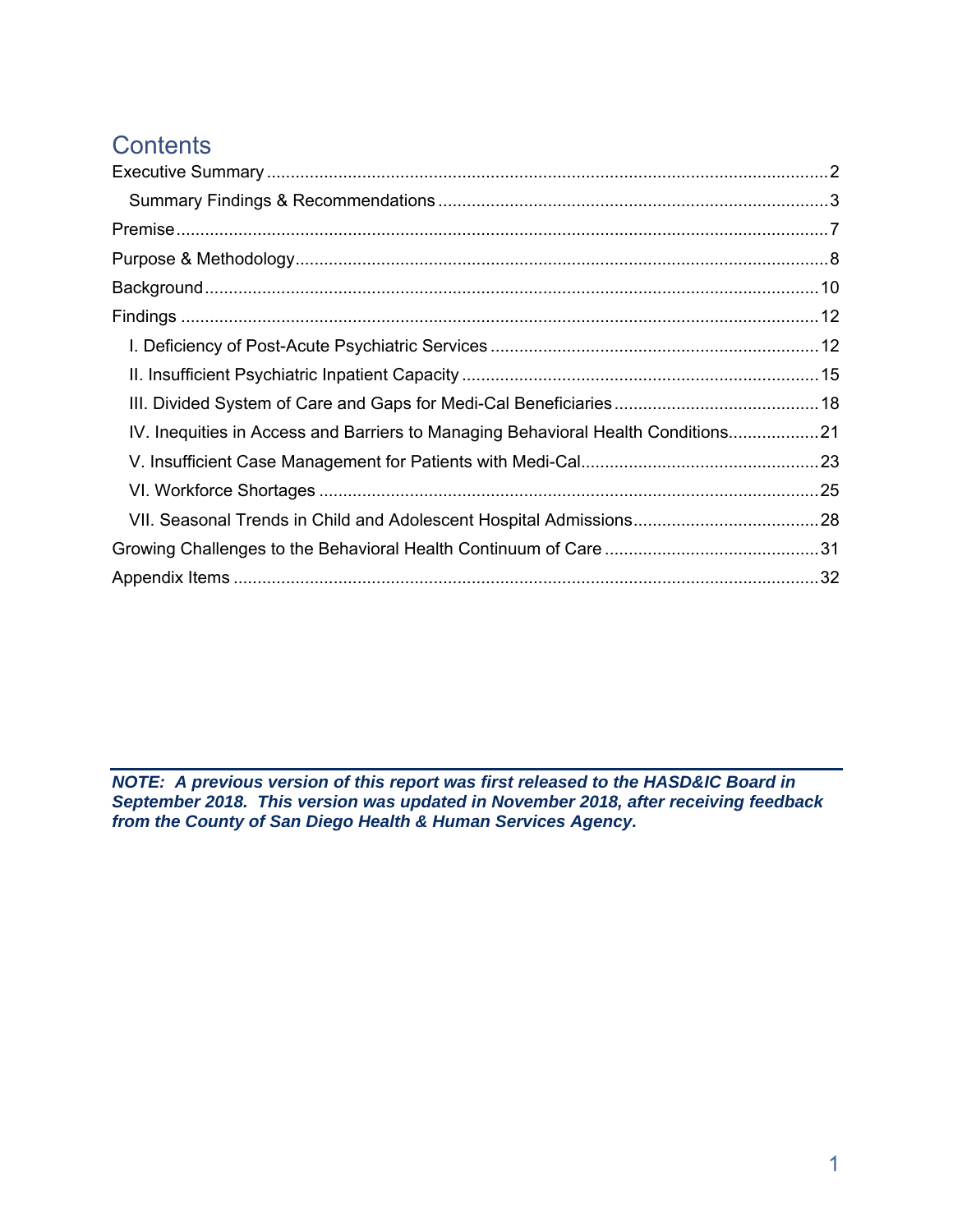# Executive Summary

This point-in-time-analysis was conducted in 2017-2018 to gain a deeper understanding of the behavioral health challenges faced by San Diego's patients. Issues examined included preacute, acute, and post-acute services and the impact of social determinants of health on access and outcomes. Ultimately, the findings are intended to support further research efforts and to promote collaboration between San Diego County Behavioral Health Services and other community organizations providing behavioral health services in San Diego.

A mixed methods approach was used to conduct this analysis. Primary data was collected through focus groups and key informant interviews with clinicians and mental health advocates. In addition, a quantitative analysis of hospital discharge data for patients discharged with a mental health disorder diagnosis – from emergency departments and inpatient hospitalizations – was performed.

Throughout the interviews and focus groups, the most consistent theme was that patients and their health care providers are unable to access or are continuously delayed in accessing needed behavioral health services at every point across the continuum. These challenges are demonstrated by the following:

- On a typical day in San Diego County, *more than 50 patients* are being cared for in acute care emergency departments while they wait for up to *36 hours* for a psychiatric inpatient bed to become available.<sup>1</sup>
- In a typical week in San Diego County, *adult patients spend a combined total of more than 250 days in psychiatric inpatient beds*, receiving the highest level of acute care, **after** County Behavioral Health Services determined that the patients *require a less restrictive type of treatment* to address their behavioral health condition.<sup>2</sup>
- In a typical month in San Diego County, Psychiatric Emergency Response Teams respond to more *than 130 behavioral health crises involving children* and *more than 700 involving adults.3*

<sup>-</sup><sup>1</sup> Based on interviews and focus groups conducted in summer and fall of 2017.

<sup>2</sup> Based on County Behavioral Health reports prepared by Optum for FY 17/18. The number of administrative days (days in which care in an inpatient psychiatric setting has been deemed unnecessary) has increased each year since 2013.

<sup>&</sup>lt;sup>3</sup> Based on County Behavioral Health reports prepared by Optum for FY 17/18. The number of contacts for adults and children has increased each year since at least 2015, due in part to an increasing number of PERT teams.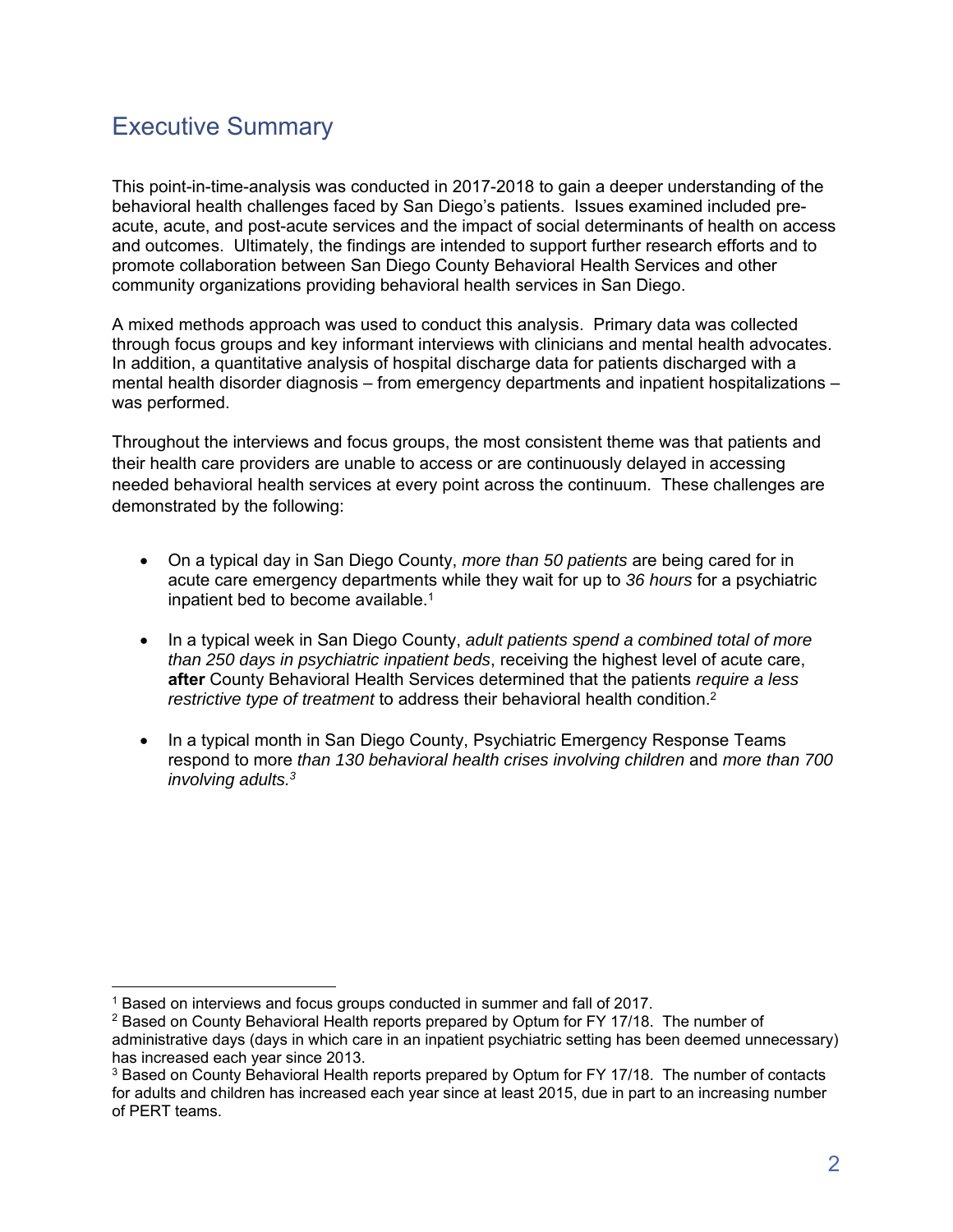# Summary Findings & Recommendations

# **Post-Acute Care**

| <b>Finding</b>         | 1. Services across the continuum for behavioral health patients are<br>deficient. The severe lack of post-acute care services for Medi-Cal<br>patients has led to increases in the days patients spend in<br>unnecessary psychiatric inpatient care and, simultaneously, to a<br>greater number of patients being denied inpatient care who need<br>it. |
|------------------------|---------------------------------------------------------------------------------------------------------------------------------------------------------------------------------------------------------------------------------------------------------------------------------------------------------------------------------------------------------|
| <b>Recommendations</b> | A. Support funding to expand behavioral health services, most<br>urgently for post-acute care services. Request data on any cost<br>savings associated with reduced inpatient days and shorter<br>inpatient length-of-stay resulting from additional long-term care<br>beds or the new Crisis Stabilization Units.                                      |
|                        | B. Support treatment of patients with a purely psychiatric behavioral<br>health crisis (with no medical needs) through further regional<br>expansion of Crisis Stabilization Units.                                                                                                                                                                     |

# **Psychiatric inpatient Capacity**

| <b>Finding</b>         | 1. Insufficient inpatient beds are available to Medi-Cal patients<br>who require an immediate acute psychiatric hospitalization. The<br>overall number of licensed beds for these patients is decreasing.<br>In addition, facilities are facing growing challenges with safely<br>discharging these patients because of the lack of housing and<br>community resources available to them upon discharge. |
|------------------------|----------------------------------------------------------------------------------------------------------------------------------------------------------------------------------------------------------------------------------------------------------------------------------------------------------------------------------------------------------------------------------------------------------|
| <b>Recommendations</b> | A. Support raising Medi-Cal psychiatric inpatient provider payments.<br>Facilities must receive rates adequate to ensure the long-term<br>viability of providing psychiatric inpatient services for Medi-Cal<br>patients.                                                                                                                                                                                |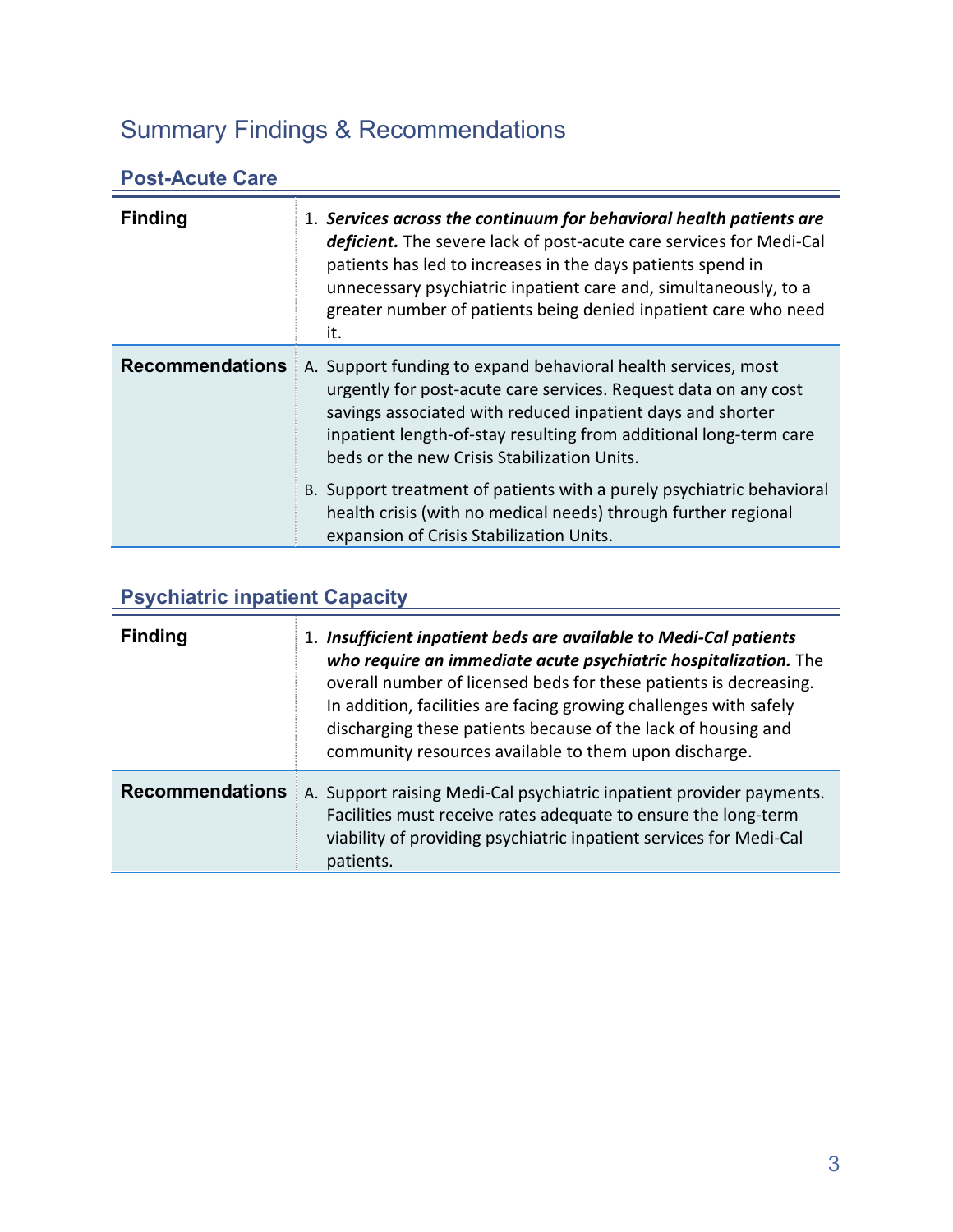# **Systems of Care & Care Coordination**

| <b>Finding</b> | 1. The divided system of care for Medi-Cal patients creates<br>coverage gaps. These gaps leave health providers unable to<br>design clinically appropriate treatment plans based on the<br>patient's current health status and projected trajectory.                                                                                                                                                                                                                                                                                                                                                                                                                                       |
|----------------|--------------------------------------------------------------------------------------------------------------------------------------------------------------------------------------------------------------------------------------------------------------------------------------------------------------------------------------------------------------------------------------------------------------------------------------------------------------------------------------------------------------------------------------------------------------------------------------------------------------------------------------------------------------------------------------------|
|                | 2. Even when clinical services are available, patients face many<br>challenges to successfully managing their behavioral health<br>conditions on their own. Social determinants of health, such as<br>the availability of housing and transportation, inadequate<br>income, and lack of family support, were identified as the most<br>frequent barriers to creating a safe discharge plan.                                                                                                                                                                                                                                                                                                |
|                | 3. County Behavioral Health case management does not<br>adequately support patients being treated for severe mental<br>illness (SMI) or severe emotional disturbance (SED) in<br>community-based settings. The most serious SMI and SED<br>patients are often referred to County Behavioral Health from<br>Federally Qualified Health Centers (FQHCs). Significant barriers<br>prevent these individuals from receiving the kind of emergent<br>care they need: inpatient or crisis stabilization services. Delays in<br>treatment for SMI and SED patients in crisis can result in further<br>deterioration of their mental health and a preventable visit to an<br>emergency department. |
|                | 4. County Behavioral Health case management does not accept<br>new patients and connect them to necessary post-acute services<br>in a timely manner. The burden of finding appropriate, available,<br>and County Behavioral Health Plan-approved placements and<br>services, therefore, falls on hospital staff, and options are limited.<br>While Medi-Cal inpatients wait for placements and services that<br>have availability and are willing to accept them, they receive<br>what has been deemed an inappropriate level of treatment in an<br>acute care setting.                                                                                                                    |
|                | Further complicating this situation, once the patient has been<br>approved for discharge, the psychiatric inpatient provider is<br>subsequently reimbursed for this time at an "administrative<br>days" rate. This reimbursement rate is lower, despite the fact<br>that the hospital continues to provide the patient with the same<br>care, creating a financial burden for the facility.                                                                                                                                                                                                                                                                                                |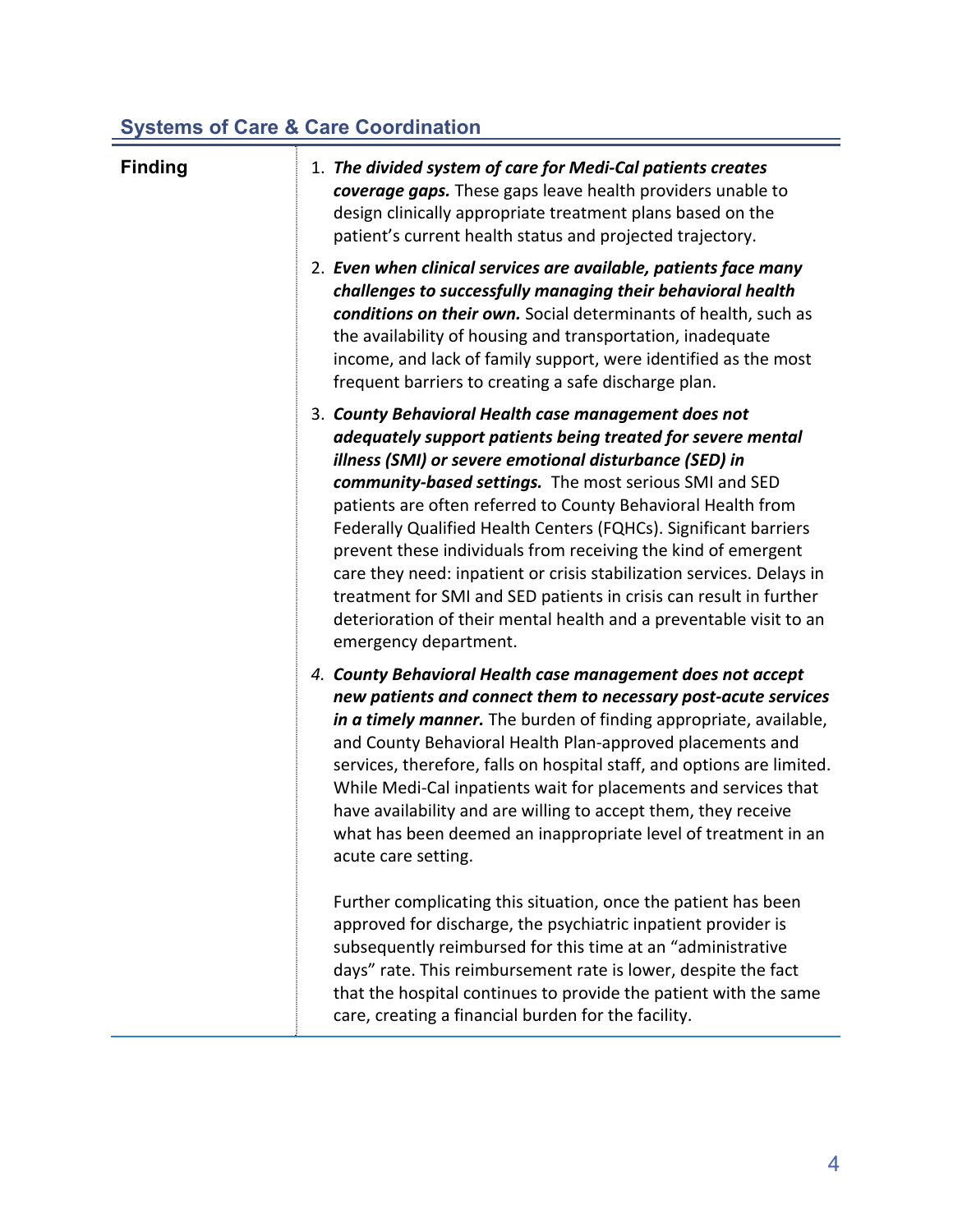# **Systems of Care & Care Coordination**

| <b>Recommendations</b> | A. Identify best practices in other states or regions that eliminate or<br>reduce gaps between systems of care for Medi-Cal beneficiaries<br>with behavioral health needs.                                                                                                                                                                                                                                                                                                                                                                         |
|------------------------|----------------------------------------------------------------------------------------------------------------------------------------------------------------------------------------------------------------------------------------------------------------------------------------------------------------------------------------------------------------------------------------------------------------------------------------------------------------------------------------------------------------------------------------------------|
|                        | B. Redesign case management services for Medi-Cal patients. Goals<br>should include reducing the unfunded burden on health<br>providers and making it faster and easier for patients to gain<br>access to needed treatment and services. This will entail<br>improving care coordination between community behavioral<br>health care providers and psychiatric inpatient providers. Case<br>management must include evidence-based screening for social<br>determinants of health and a plan to address barriers created by<br>those determinants. |
|                        | C. Prioritize regional efforts to electronically exchange behavioral<br>health information. Information should be integrated into<br>electronic health records and allow health providers, Medi-Cal<br>Managed Care Plans, and the County Behavioral Health Plan to<br>engage in real-time decisions about a patient's treatment plan<br>and document requests for services.                                                                                                                                                                       |
|                        | D. Focus on opportunities to more fully incorporate and integrate<br>FQHCs in the behavioral health continuum. Support an FQHC<br>role in case management, develop more warm-handoffs to<br>FQHCs from inpatient settings, and address barriers to sharing<br>behavioral health information between health providers.                                                                                                                                                                                                                              |

| <b>Workforce</b> |  |
|------------------|--|
|------------------|--|

| <b>Finding</b>         | Workforce shortages create severe deficits across the behavioral<br>1.<br>health continuum of care, limiting access to critical services.<br>Recruiting and retaining qualified behavioral health providers is a<br>growing challenge. The shortage of qualified behavioral health<br>professionals narrows the range and availability of behavioral health<br>services. Deficient reimbursement has resulted in a shortage of<br>psychiatrists who accept Medi-Cal in San Diego County. The situation<br>is particularly dire for children in need of psychiatric inpatient<br>services, with the extremely small number of child and adolescent<br>psychiatrists and psychologists who are willing to accept Medi-Cal<br>and work in acute care settings continuing to decline. |
|------------------------|-----------------------------------------------------------------------------------------------------------------------------------------------------------------------------------------------------------------------------------------------------------------------------------------------------------------------------------------------------------------------------------------------------------------------------------------------------------------------------------------------------------------------------------------------------------------------------------------------------------------------------------------------------------------------------------------------------------------------------------------------------------------------------------|
| <b>Recommendations</b> | A. Conduct research to determine best practices for addressing the<br>behavioral health workforce shortage. Research should consider                                                                                                                                                                                                                                                                                                                                                                                                                                                                                                                                                                                                                                              |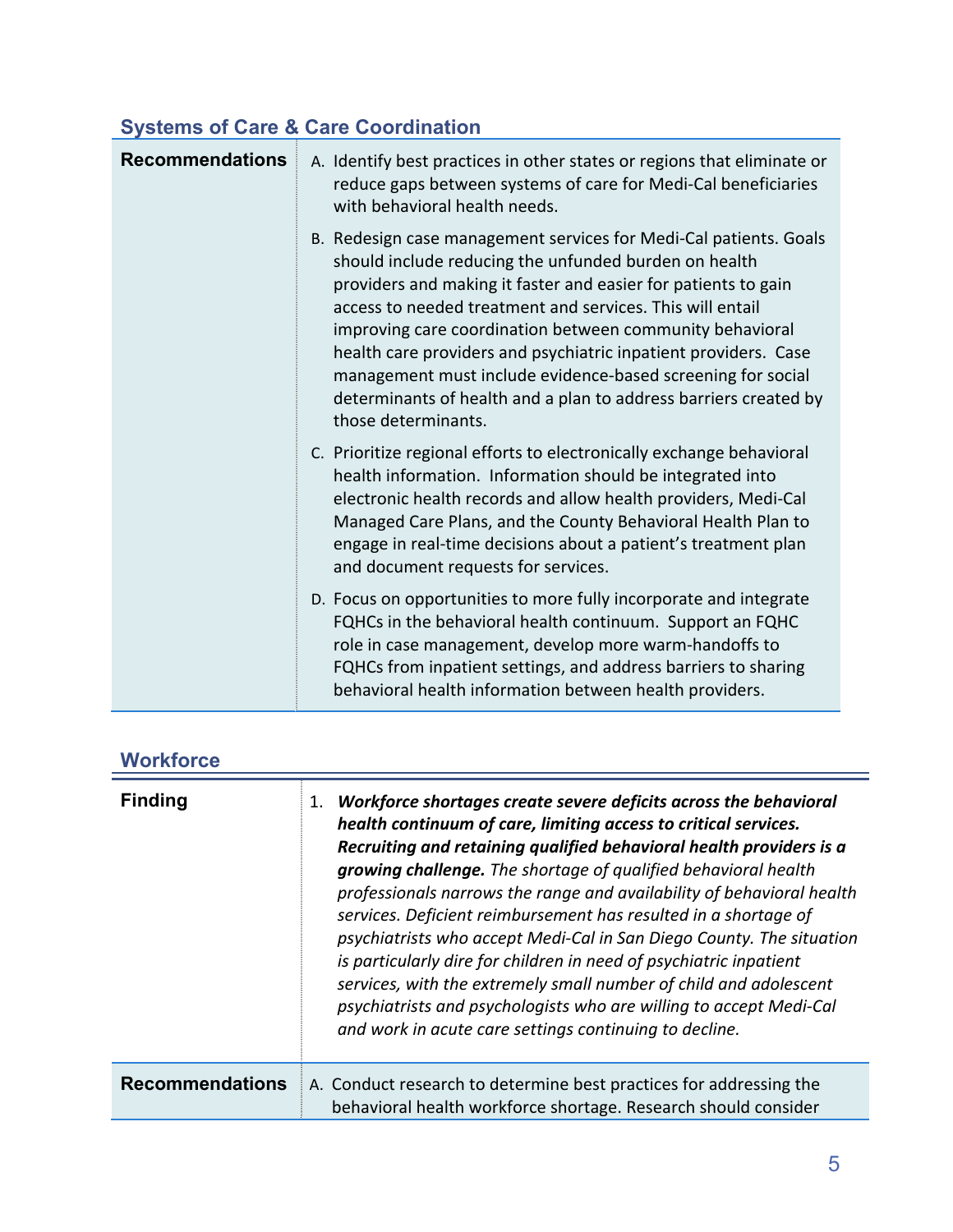| <b>Workforce</b> |                                                                                                                                                           |
|------------------|-----------------------------------------------------------------------------------------------------------------------------------------------------------|
|                  | changes to scope-of-practice rules and best practices for recruiting<br>and retaining qualified clinical staff across the behavioral health<br>continuum. |

# **Pediatric and Adolescent Inpatient Trends**

| <b>Finding</b>         | 1. Preventative and family support services are needed in high-volume<br>months. There are seasonal trends in pediatric behavioral health<br>emergency department visits and inpatient admissions,<br>demonstrating the need for increased services to families during<br>these months. |
|------------------------|-----------------------------------------------------------------------------------------------------------------------------------------------------------------------------------------------------------------------------------------------------------------------------------------|
| <b>Recommendations</b> | A. Share findings with existing pediatric behavioral health workgroups<br>and solicit recommendations on how to address increased need<br>during high-volume months. Explore additional contracting or funds<br>as possible solutions.                                                  |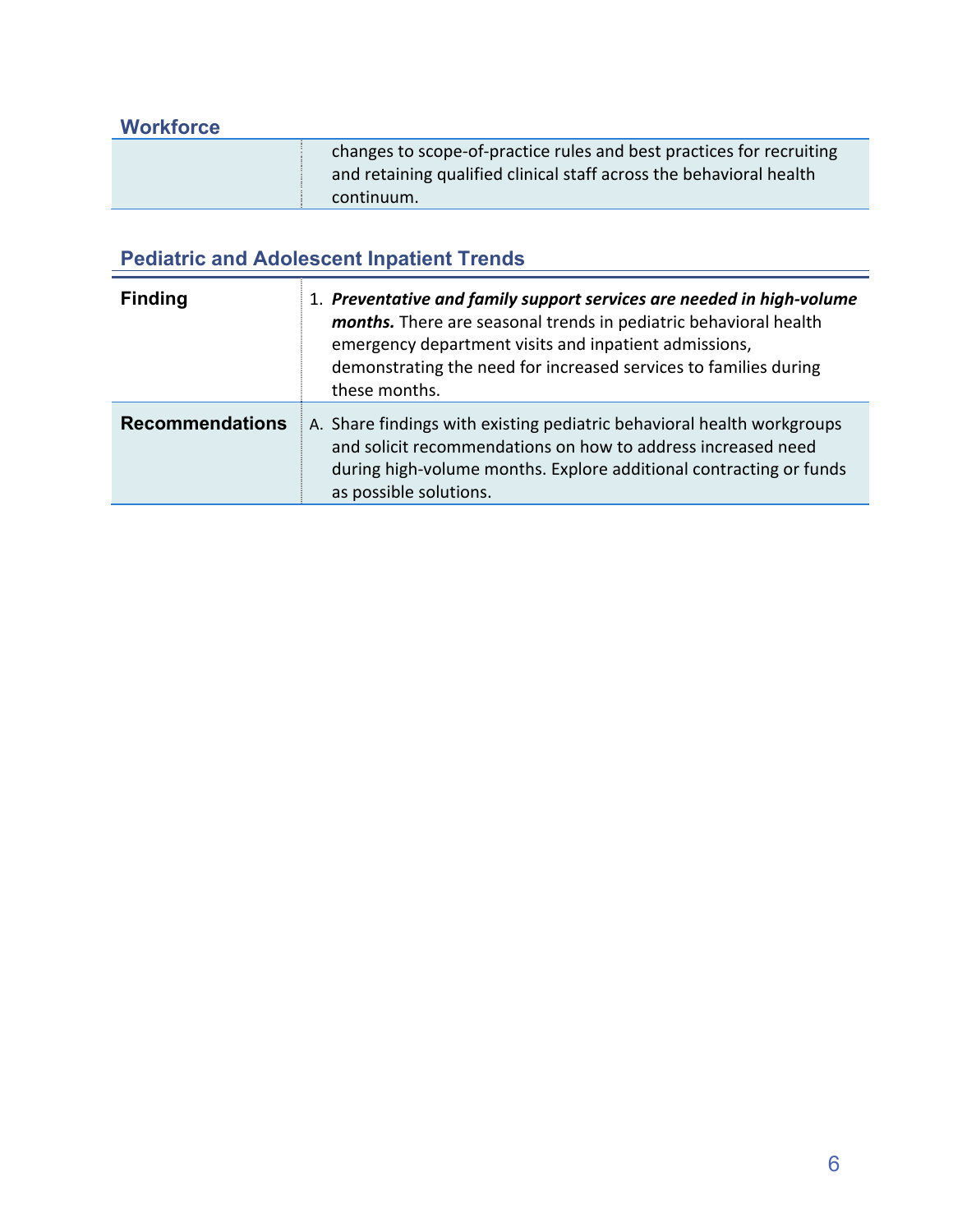# Premise

First and foremost, this document was written in response to the overwhelming need in the County of San Diego for an integrated and effective response to individuals struggling with serious mental illness. The research was designed to provide insight to hospital CEOs, County healthcare providers, and other healthcare systems and entities who care for these vulnerable individuals. This paper shares the many challenges and opportunities identified by organizations, individual providers, and experts who encounter this population daily.

Over the past two decades, Community Health Needs Assessments (CHNAs) conducted in San Diego County have consistently identified mental/behavioral health as one of the top four health needs for residents. This consistent finding over such an extended period is one indication that the problem is systemic. The mental/behavioral health needs of the community are growing and complex, and at a regional level, we have been ineffective in making significant inroads.

Unless noted or cited otherwise, the information presented within this report is based on carefully documented interviews and focus groups with sixty-seven individuals representing: psychiatric inpatient providers (free-standing hospitals and health systems); Federally Qualified Health Centers (FQHCs); and an advocacy group for the mentally ill. Preliminary findings and recommendations outlined in this paper are based on the experiences and sentiments expressed by interviewees; these statements have not been verified through secondary research. In addition, findings are based on a single point-in-time analysis of how hospitals and health systems in San Diego County manage behavioral health patients, specifically Severely Mentally Ill (SMI) adults and Severely Emotionally Disturbed (SED) children.

The bulk of information gathered and presented in this report derives from feedback regarding adult behavioral health treatment issues; however, SED children's needs are equally important and the underlying system limitations are much the same. Although some issues and perspectives regarding children's behavioral health were discussed in interviews and included in this summary report, a much more comprehensive analysis including additional pediatric clinicians, schools, and other children's service providers is merited.

Treating behavioral health conditions and understanding the myriad of program regulations and requirements is complicated – there are multiple perspectives for any given situation. Across the board, interview participants consistently expressed feeling overwhelmed, confused, and frustrated in their ability to provide the best care possible to patients with behavioral health conditions via a divided system of care.

Ultimately, this analysis is intended to initiate conversation on how to address challenges and improve patient care. Additional research will be necessary as the behavioral health continuum of care continues to evolve.

*PLEASE NOTE: A previous version of this report was first released to the HASD&IC Board in September 2018. This version was updated in November 2018, after receiving feedback from the County of San Diego Health & Human Services Agency.*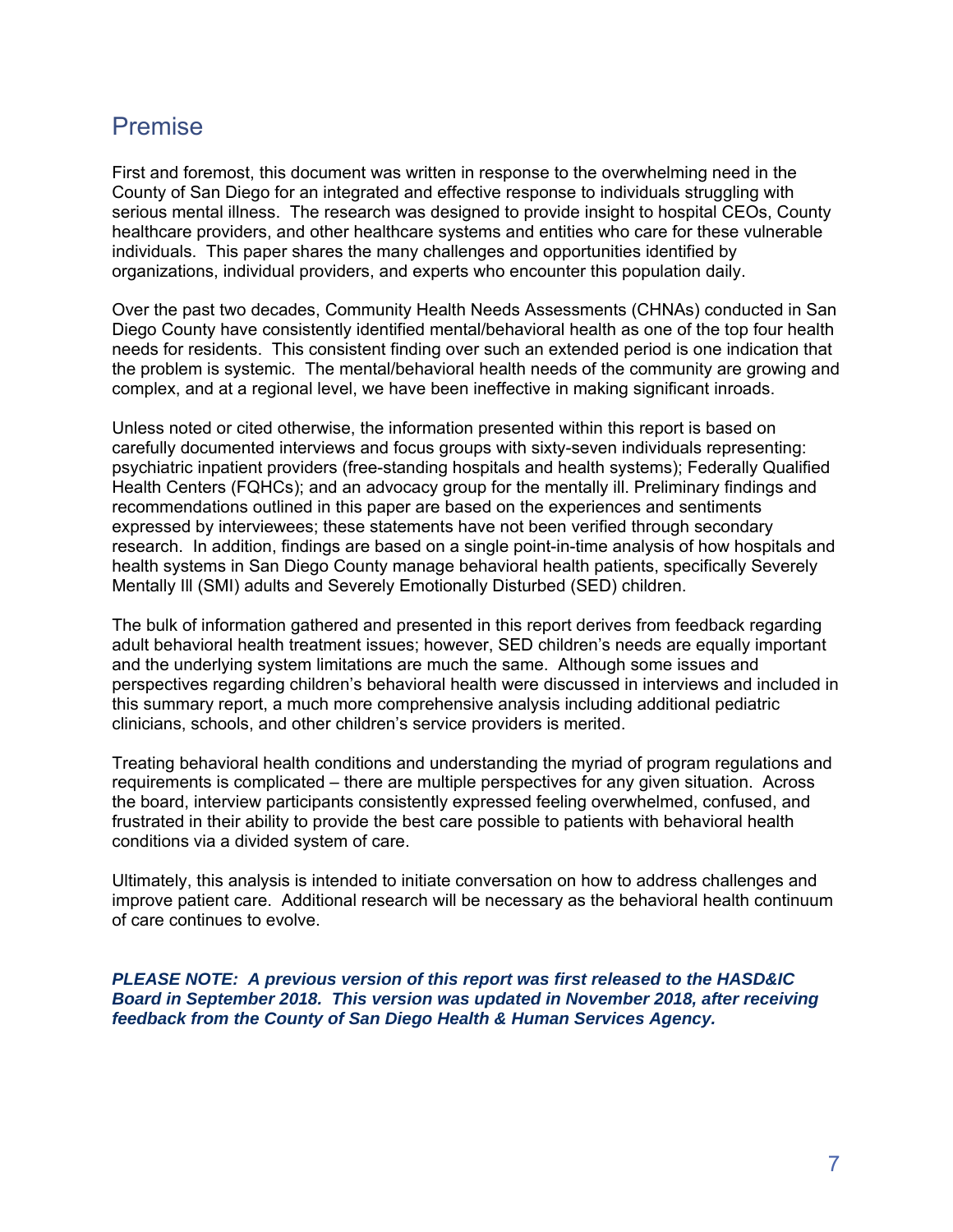# Purpose & Methodology

## Purpose

This point-in-time-analysis was conducted to gain a deeper understanding of the behavioral health challenges faced by San Diego's patients. Issues examined included pre- and posthospitalization services and the impact of social determinants of health on access and outcomes. Ultimately, the findings are intended to support further research efforts and to promote collaboration between San Diego County Behavioral Health Services and other community organizations providing behavioral health services in San Diego.

## **Definitions**

Key terms used in the analysis are defined below:

Point-in-time analysis: For the purposes of this report, a point-in-time analysis refers to a snapshot of the current state of affairs for behavioral health patients and is not meant to cover historic or future conditions and plans.

Psychiatric Inpatient Providers: For the purposes of this report, Psychiatric Inpatient Providers refers to general acute care hospitals with dedicated psychiatric units and freestanding acute psychiatric hospitals.

Social Determinants of Health: The Centers for Disease Control and Prevention (CDC) definition of the Social Determinants of Health provided guidance for this analysis. The CDC defines Social Determinants of Health as: *Conditions in the environments in which people are born, live, learn, work, play, worship, and age that affect a wide range of health, functioning, and quality-oflife outcomes and risks.* 

Serious Mental Illness: There is confusion about the language used to describe people with varying levels of mental illness and substance use related conditions. For the most part, the health providers interviewed for this project referred simply to "patients" or "behavioral health patients."

Many different terms are used to describe the acuity of a person's mental illness. The terms vary depending on what guidance is being followed, e.g. federal regulations, legal requirements, or state guidelines. The federal Substance Abuse and Mental Health Services Administration (SAMHSA) provides the following guidance about the term Serious Mental Illness (excerpt below, full brief in Appendix):

*Serious mental illness (SMI) and severe and persistent mental illness (SPMI) refer to distinct conditions; this is because, although all forms of serious mental illness may be disabling in some way, they are not always severe and persistent (that is, chronic and always disabling). So, although all severe and persistent mental illness may be serious, not all serious mental illness may be severe or persistent. Many mental health professionals, consumers, peers, and advocates use the term SMI to refer to severe mental illness, while the federal agencies use the term to refer to serious mental illness.*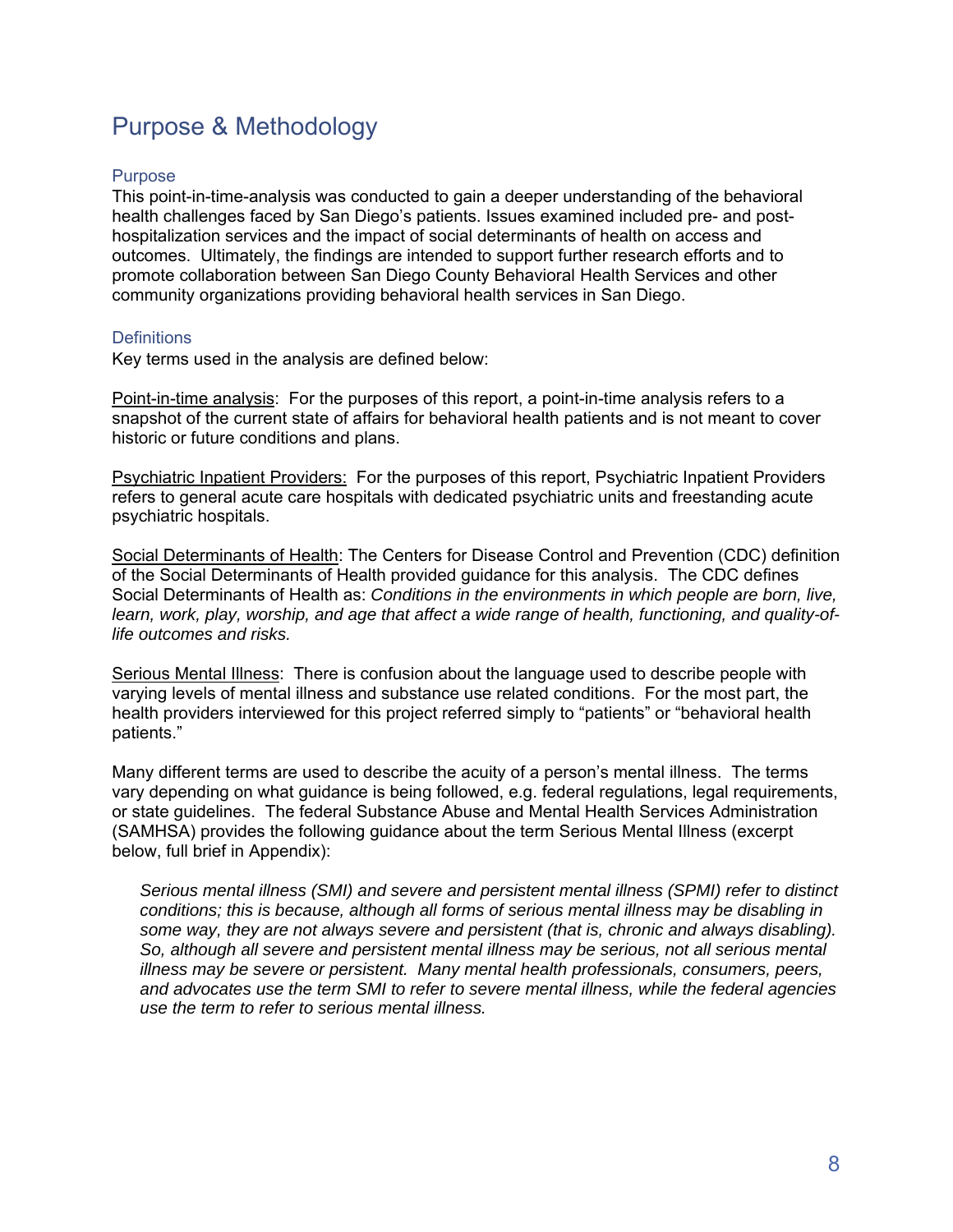## Methodology

A mixed methods approach was used to conduct this analysis. Primary qualitative data was collected through focus groups and key informant interviews performed between May and August 2017. Focused quantitative data analysis of secondary data was completed utilizing hospital discharge data for individuals discharged with a diagnosis of a mental health disorder. Discharge data from both the emergency department and inpatient hospitalizations were analyzed.

The goals of the key informant interviews and focus groups were to understand:

- 1. What are hospitals and inpatient facilities doing at the different stages in the continuum of care for behavioral health patients, specifically SMI and SED patients?
- 2. How does the process of caring for behavioral health patients work?
- 3. Which processes work well and which need improvement?

Specific topics addressed in the focus groups and interviews included:

- admissions
- care management
- discharge planning
- system and policy level observations/recommendations
- follow-up

Interview questions and participating organizations are included in the Appendix. Figure 1 (below) is a partial list of the participant titles from focus groups or interviews.

## *Figure 1. Partial Listing of Titles Included in Focus Groups and Key Informant Interviews*

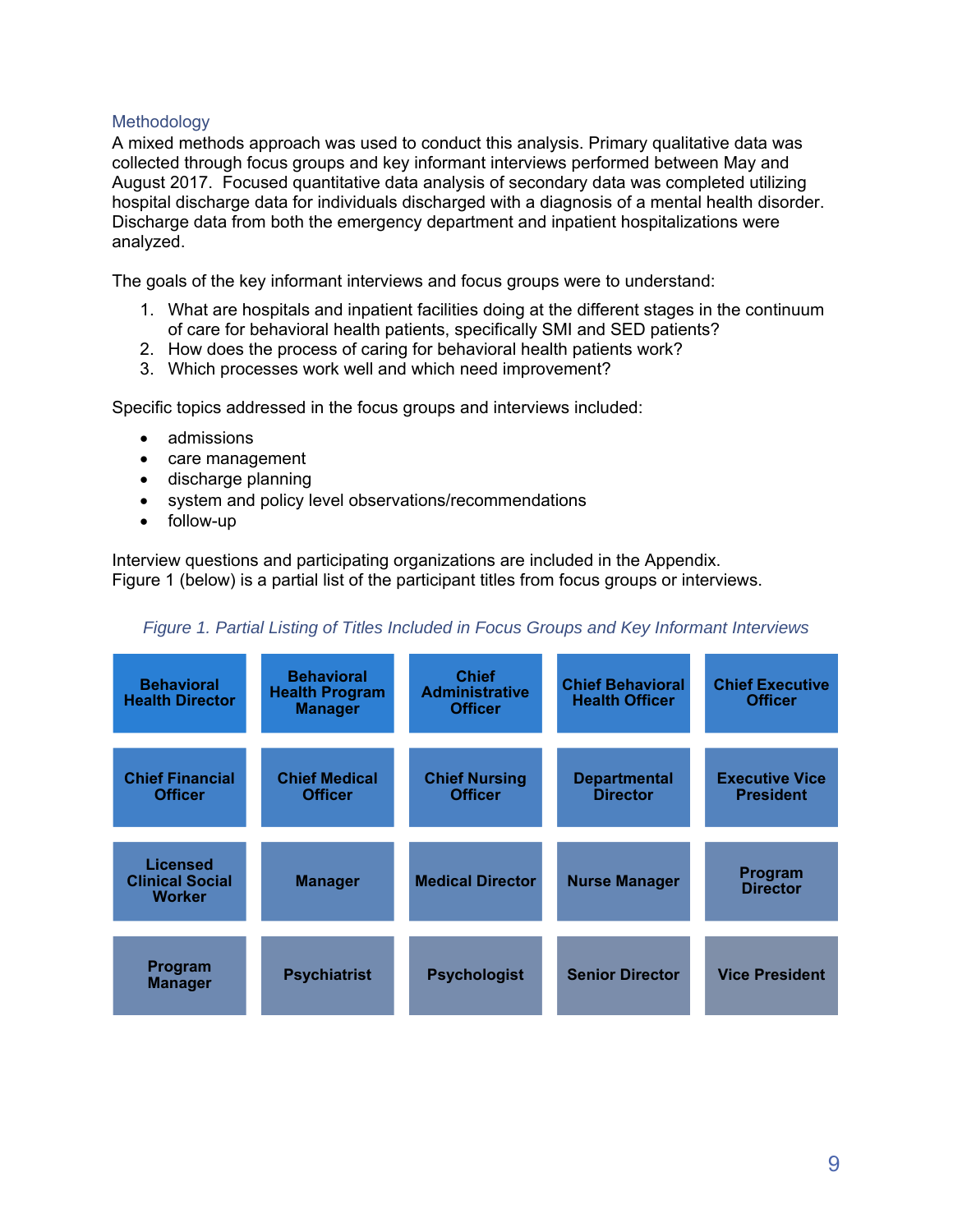# **Background**

The challenges faced by the behavioral health systems in San Diego County are demonstrated by the following:

- On a typical day in San Diego County, *more than 50 patients* are being cared for in acute care emergency departments while they wait for up to *36 hours* for a psychiatric inpatient bed to become available.<sup>4</sup>
- In a typical week in San Diego County, *more than 250 adults* remain in psychiatric inpatient beds, receiving the highest level of acute care, **after** County Behavioral Health Services *determined that the patient requires a less restrictive type of treatment* to address their behavioral health condition.5
- In a typical month in San Diego County, Psychiatric Emergency Response Teams respond to more *than 130 behavioral health crises involving children* and *more than 700 involving adults.6*

Due to continued concerns about increasing patient volumes, capacity challenges, and inadequate reimbursement rates, the Hospital Association of San Diego & Imperial Counties (HASD&IC) Board of Directors asked staff to convene discussions among hospital behavioral health providers to review gaps in San Diego County's behavioral health continuum of care and prioritize areas of need.

Soon after these discussions started, HASD&IC learned that additional long-term beds were becoming available and successfully advocated for the County of San Diego to contract for all the beds. Even with these additional beds, however, capacity was still limited, and it quickly became clear that one critical area of need was the inadequate supply of step-down options in San Diego County.

Subsequently, further discussions with the County of San Diego led to the convening of a collaborative, the *Behavioral Health Continuum of Care Collaborative*. HASD&IC and the County of San Diego took on the primary leadership roles in this collaborative and were tasked with examining pre-acute, acute, and post-acute services.

The purpose of the collaborative was to identify existing gaps in services and provide recommendations about how to improve the Behavioral Health System for the San Diego County region. Several meetings were convened with broad groups of stakeholders consisting of hospitals, clinics, advocacy groups, and the County of San Diego. At this point, however, County Counsel raised concern about a potential conflict of interest for the County, and County staff had to recuse themselves from the collaborative.

<sup>-</sup>4 Based on interviews and focus groups conducted in summer and fall of 2017.

<sup>5</sup> Based on County Behavioral Health reports prepared by Optum for FY 17/18. The number of administrative days has increased each year since 2013.

<sup>&</sup>lt;sup>6</sup> Based on County Behavioral Health reports prepared by Optum for FY 17/18. The number of contacts for adults and children has increased each year since at least 2015, due in part to an increasing number of PERT teams.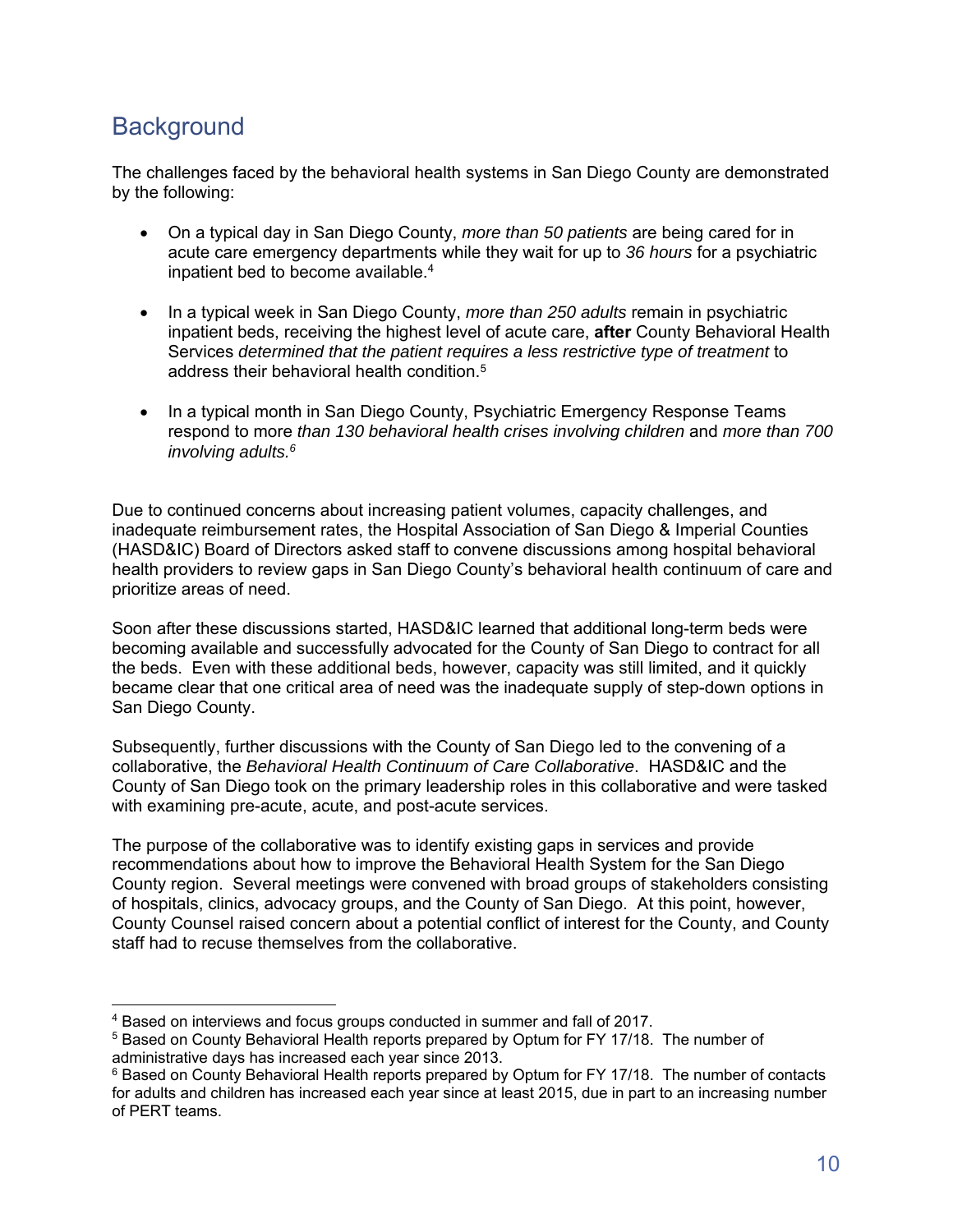*Figure 2. Activities Leading to Behavioral Health Analysis* 



Removal of County leadership led to a narrowed scope of focus. The HASD&IC Board of Directors called upon its Community Health Needs Assessment (CHNA) Committee to conduct a focused analysis of the challenges to treating behavioral health care patients in San Diego. The CHNA Committee adopted a methodology similar to 2013 and 2016 Community Health Need Assessments (CHNAs) that used focus groups, key informant interviews, and hospital data from Office of Statewide Health Planning and Development (OSHPD). The CHNA Committee engaged the Institute for Public Health (IPH) at San Diego State University (SDSU) to conduct the focus groups and key informant interviews and to analyze OSHPD data.

*Figure 3. Behavioral Health Analysis Process Outline* 



The HASD&IC Board of Directors and staff developed this summary report based on the information obtained as part of the Behavioral Health Analysis process with support from the CHNA Committee and the IPH.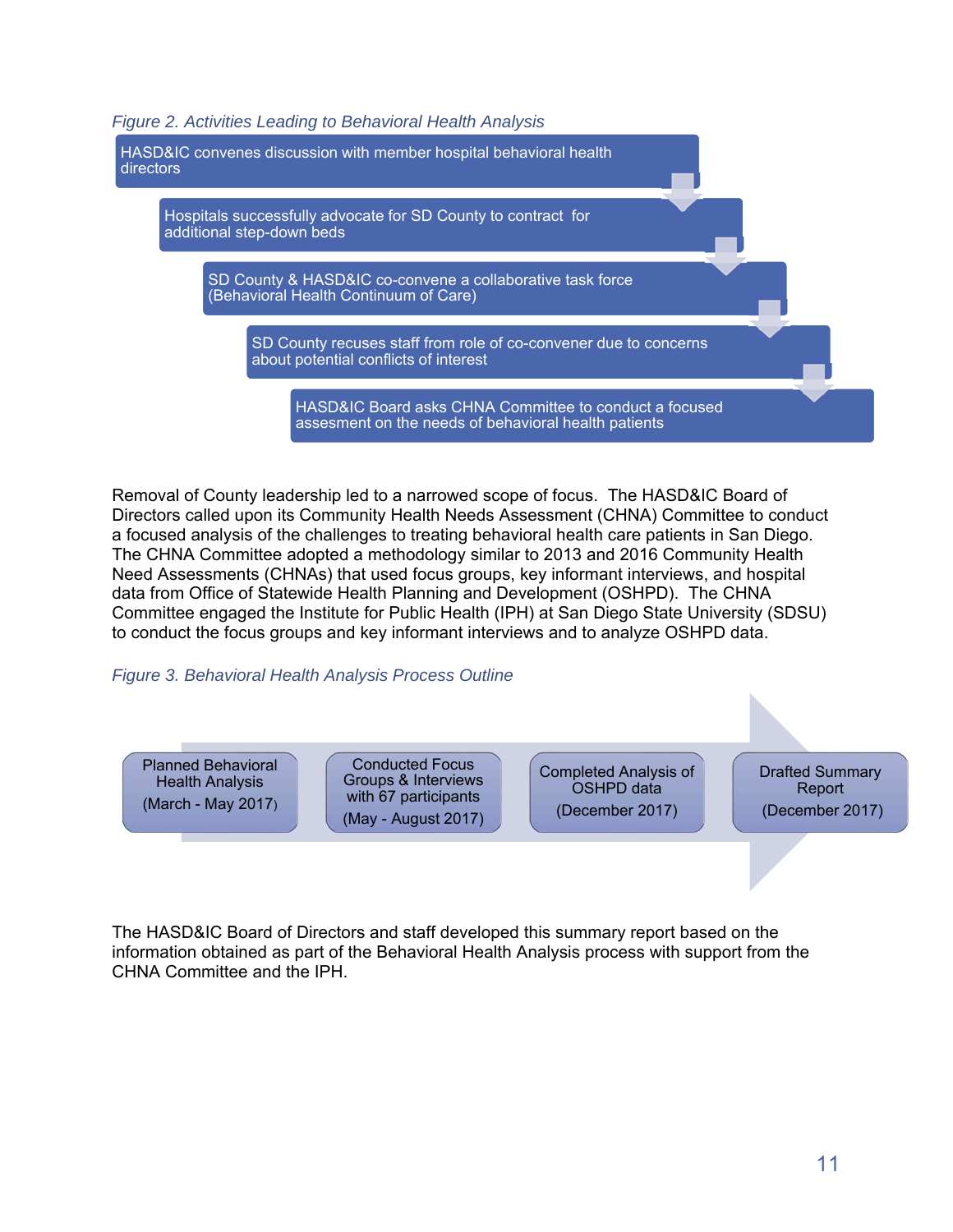# **Findings**

# **I. Deficiency of Post-Acute Psychiatric Services**

## **FINDING:** *Services across the continuum for behavioral health patients are deficient.* The severe lack of post-acute care services for Medi-Cal patients has led to increases in the days patients spend in unnecessary in psychiatric inpatient care and, simultaneously, to a greater number of patients being denied inpatient care who need it.

The focus groups and interviews included questions about how treatment in facilities providing psychiatric inpatient services is impacted by insurance or health coverage. Psychiatric inpatient provider staff universally stated that once admitted, all patients receive the same level of care regardless of their insurance coverage. However, access to clinically appropriate post-acute treatment and services varies drastically depending on health coverage or lack thereof. Interviewees overwhelmingly cited finding appropriate behavioral health services in the community for Medi-Cal patients as their most critical challenge.7 Discharge planners and social workers initiate post-discharge plans immediately upon admission, but the limited availability of step-down facilities stymie these plans.

A San Diego Grand Jury report published in 2016 also documented the need for increased longterm psychiatric beds and step-down facilities. Summary findings are listed below; the full report is included in the Appendix.

## San Diego County Grand Jury Report (filed June 2016) Findings:

- 1. Revise the contract with Alpine Special Treatment Center to increase the number of long-term beds available to San Diego County residents.
- 2. Explore options for the closed wing at County Mental Health to provide more long-term psychiatric beds.
- 3. Explore options using Mental Health Services Act (MHSA) resources to support the establishment of Step-Down facilities for patients leaving long-term treatment centers.

Many of the interviewees had the same general recommendations as the Grand Jury Report; in particular, interviewees frequently asked questions about unused beds at the San Diego County Psychiatric Hospital.

Figure 4 below shows the post-acute care services and resources most frequently cited by interviewees. Interviewers did not offer examples or provide a list of options to choose from; this list is based on open-ended questions regarding the post-acute treatment needs of behavioral health patients.

As noted in Figure 4, there is an urgent need for more long-term care and Institutions for Mental Disease (IMD) beds. Progress has been made in this area over the past 12 months, but more

 $7$  There was one notable exception. In some specific instances, children and adolescents with Medi-Cal coverage have comparable or better access to post-acute community and outpatient resources than their counterparts with private coverage. This merits additional examination, but is likely due to the different requirements and protections for children with Medi-Cal coverage.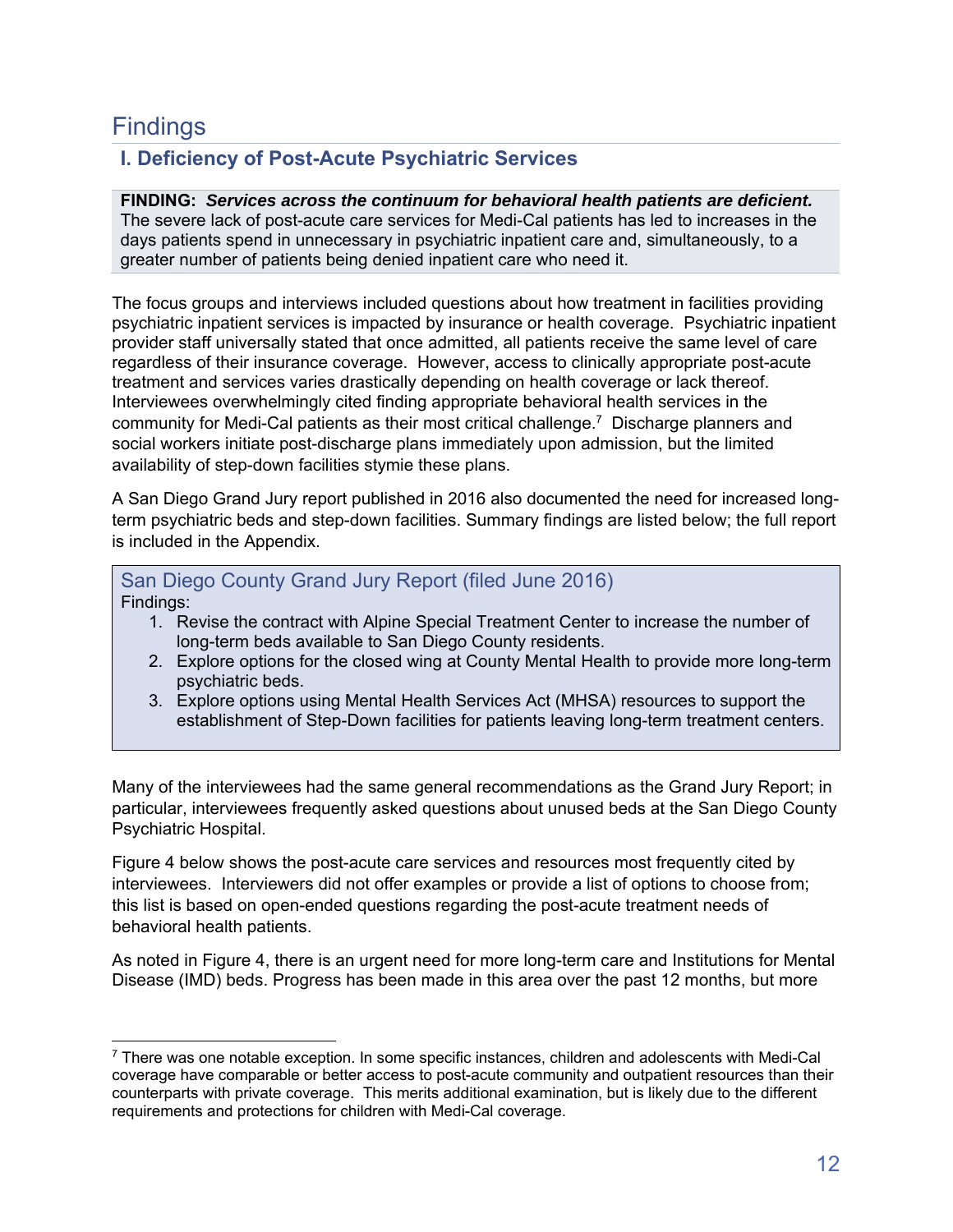beds are still needed. In general, the additional contracted beds filled within 1 - 2 weeks of becoming available and remain full.

*Figure 4. Post-Acute Care Service Needs Identified by Interviewees* 

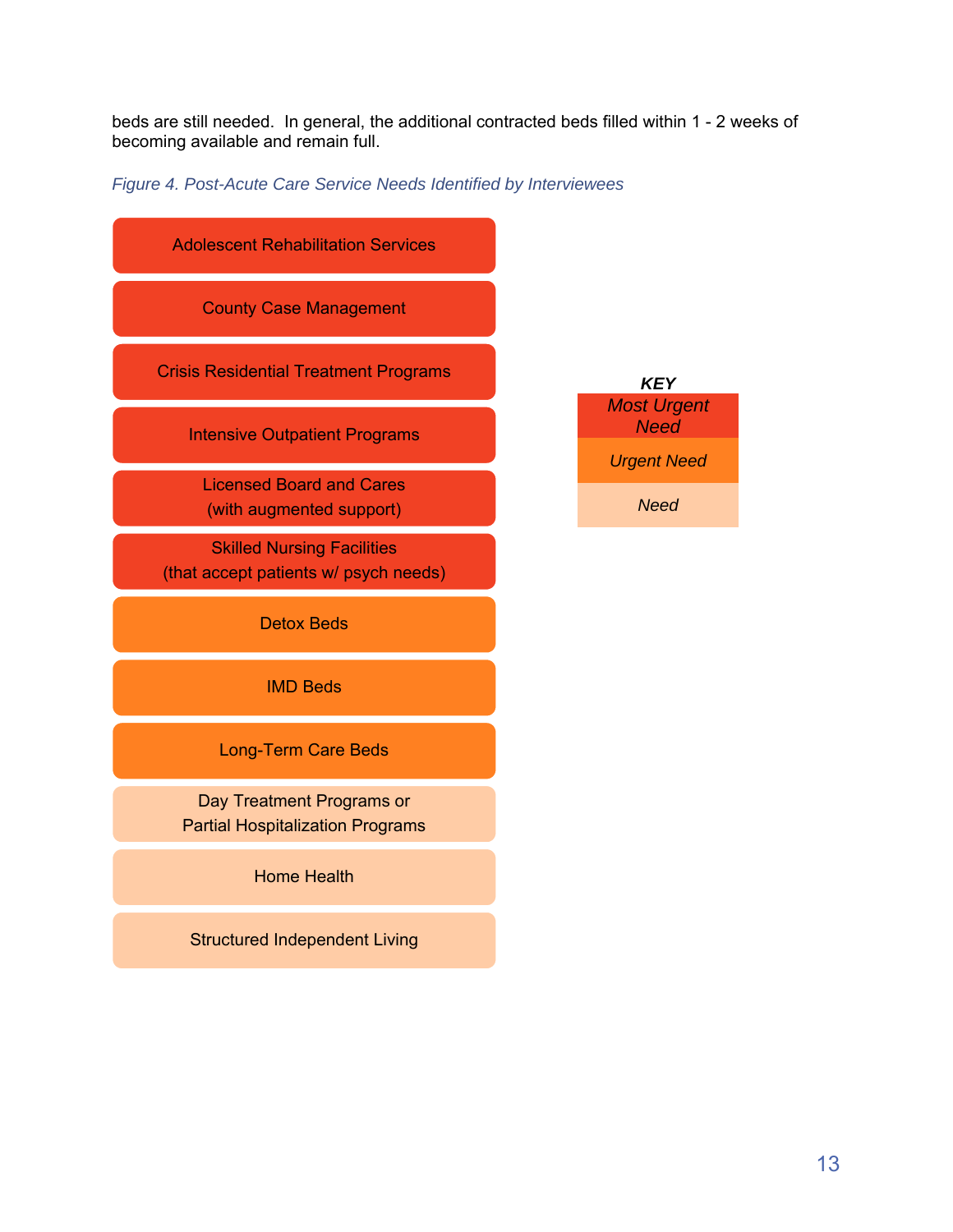Interview participants often cited specific limitations in County and Medi-Cal funding that result in fewer appropriate community resources and treatment options for patients. Specifically, Medi-Cal does not cover the following for SED children and SMI adults:

- Services for dual diagnosis patients, chemical dependency, and substance use disorders for children and adults
- Institutions for Mental Disease (IMD) beds
- Outpatient programs for children and adults
- Intensive Outpatient Programs (IOP)
- Partial Hospitalization Programs (PHP)
- Custodial beds (Some covered by Medi-Cal, but hard to get a patient in for SD county)
- Residential level of care (Specific to Medi-Cal children)

The IMD Exclusion was a frequently expressed concern (see sidebar for background). Several interviewees alluded to the need for advocacy to address this issue. The IMD Exclusion does not actually relieve the State or Counties of financial responsibility over the Medi-Cal SMI; instead, it creates a disincentive to provide that level of care by prohibiting matching federal dollars. The State of California and the counties have interpreted the IMD exclusion in such a way that the County will pay the hospital, but not the physician; thus, it is challenging to have a physician treat a patient for whom they are technically not being paid. To address this issue, hospitals often pay the physician for treating the patient. The reimbursement rate for Medi-Cal patients falls below the administrative costs when taking the physician payment into account.

### **RECOMMENDATIONS:**

- 1. Support funding to expand behavioral health services, most urgently for post-acute care services. Request data on any cost savings associated with reduced inpatient days and shorter inpatient length-of-stay resulting from additional long-term care beds or the new Crisis Stabilization Units.
- 2. Support treatment of patients with a purely psychiatric behavioral health crisis (with no medical needs) through further regional expansion of Crisis Stabilization Units.

## **Institutions for Mental Diseases (IMD) Exclusion**

*The Medicaid Institutions for Mental Diseases (IMD) exclusion prohibits the use of federal Medicaid financing for care provided to most patients in mental health and substance use disorder residential treatment facilities larger than 16 beds.* 

*The exclusion is one of the very few examples of Medicaid law prohibiting the use of federal financial participation for medically necessary care furnished by licensed medical professionals to enrollees based on the health care setting providing the services.* 

*The exclusion applies to all Medicaid beneficiaries under age 65 who are patients in an IMD, except for payments for inpatient psychiatric services provided to beneficiaries under age 21, and has long been a barrier to efforts to use Medicaid to provide nonhospital inpatient behavioral health services.* 

*Source: Legal Action Center Fact Sheet https://lac.org/wpcontent/uploads/2014/07/IMD\_exclus ion\_fact\_sheet.pdf*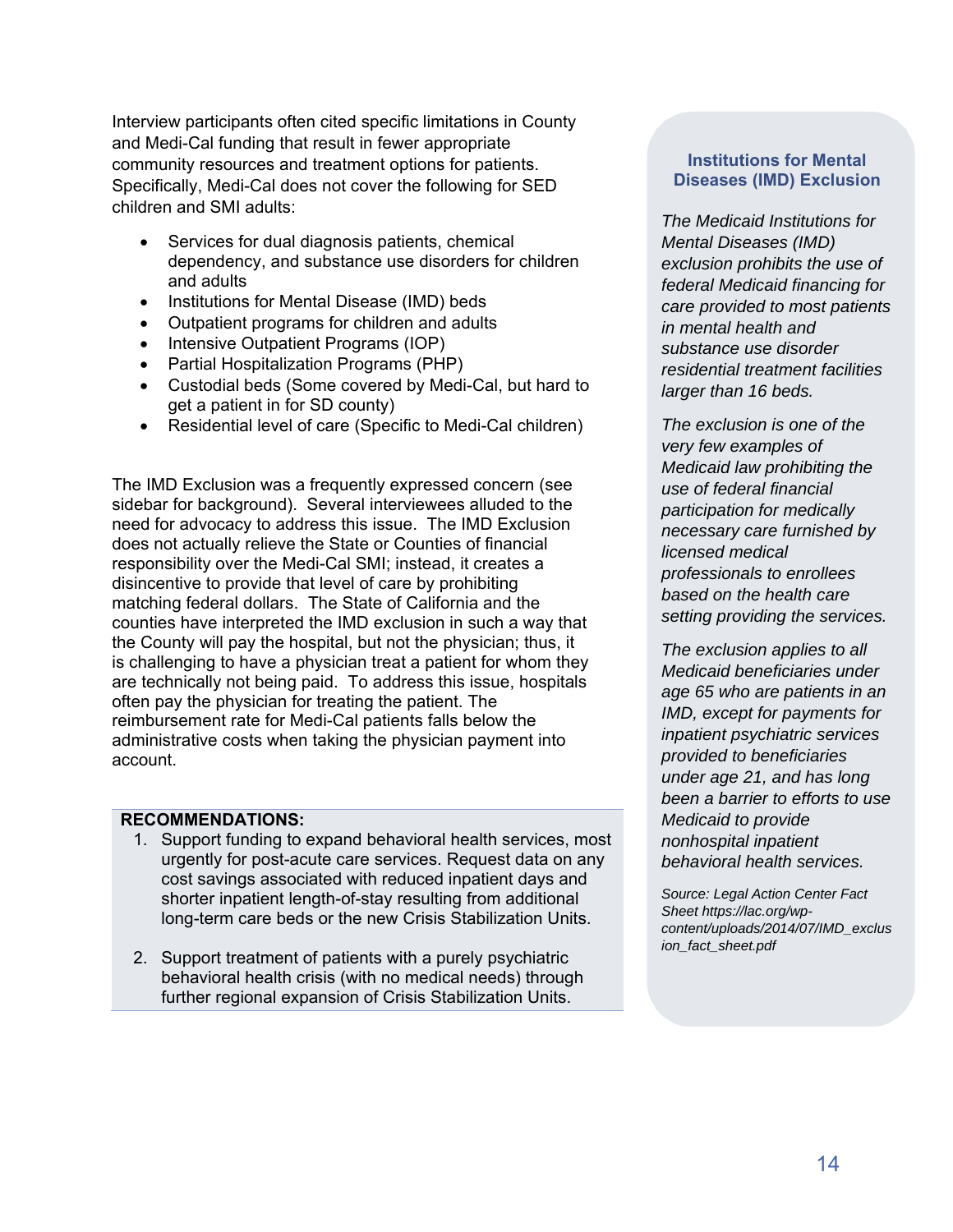# **II. Insufficient Psychiatric Inpatient Capacity**

**FINDING***: Insufficient inpatient beds are available to Medi-Cal patients who require an immediate acute psychiatric hospitalization.* The overall number of licensed beds for these patients is decreasing. In addition, facilities are facing growing challenges with safely discharging these patients because of the lack of housing and community resources available to them upon discharge.

**Medi-Cal Psychiatric Inpatient Adults: Acute Days Steady, Admin Days Increasing**  Based on the latest data available from County Behavioral Health<sup>8</sup>, the volume of Medi-Cal adult psychiatric inpatient acute days has increased over the past five years by 68% since FY 2013/14; however, it has remained relatively stable since FY 2015/16 (see Figure 5).



There has been a significant increase in the number of Medi-Cal administrative days (admin days), with the highest number occurring in FY 2017/18 (13,754). Over the past five years, the number of admin days has increased by 258%. Most recently the number of admin days increased by 28% from FY 2016/17 to FY 2017/18 (see Figure 6 for more details).



*8 Figures 5 & 6 – Data from the October 2018 County Behavioral Health Dashboard*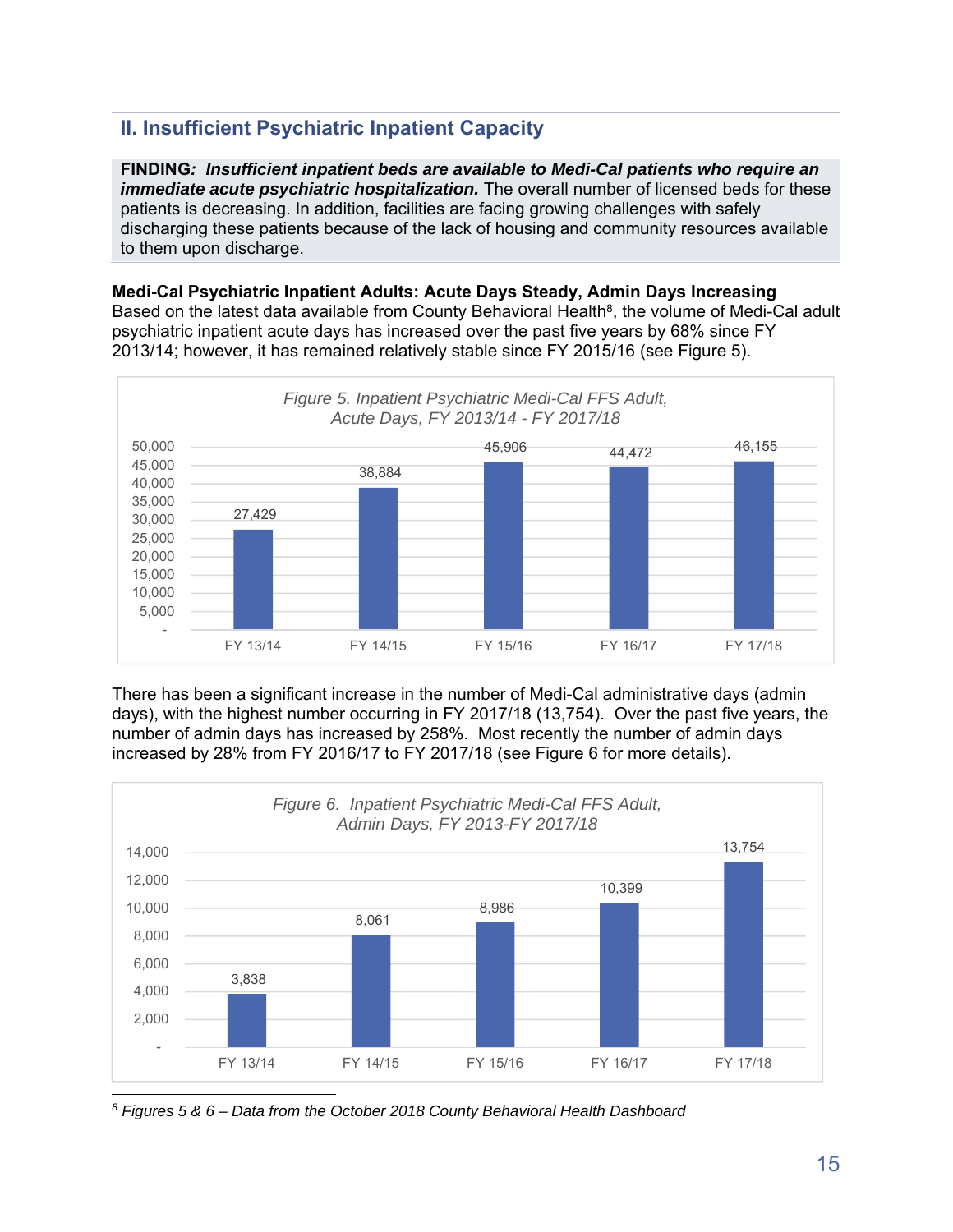**Medi-Cal Psychiatric Inpatient Children & Adolescent Acute Days and Admin Days**  Based on the latest data available from County Behavioral Health, the volume of Medi-Cal children and adolescent inpatient acute days has been declining since FY 2013/14 (see Figure 7). For more information on trends related to seasonal child & adolescent psychiatric inpatient discharges (including all insurance types) please see Finding VII on page 29. Please note, in both Figure 7 and Figure 8, some of the 2017 data may be impacted due to nine child/adolescent inpatient beds that were temporarily taken off line for planned renovations that occurred between August and December 2017.





# **Findings from Interviews and Focus Groups**

Inpatient capacity was frequently mentioned in focus groups and key informant interviews. Behavioral health inpatient capacity was discussed in the following contexts:

- 1. Inpatient bed capacity challenges;
- 2. Deficits in post-acute care that exacerbate capacity challenges; and
- 3. The role of County Behavioral Health in addressing capacity challenges.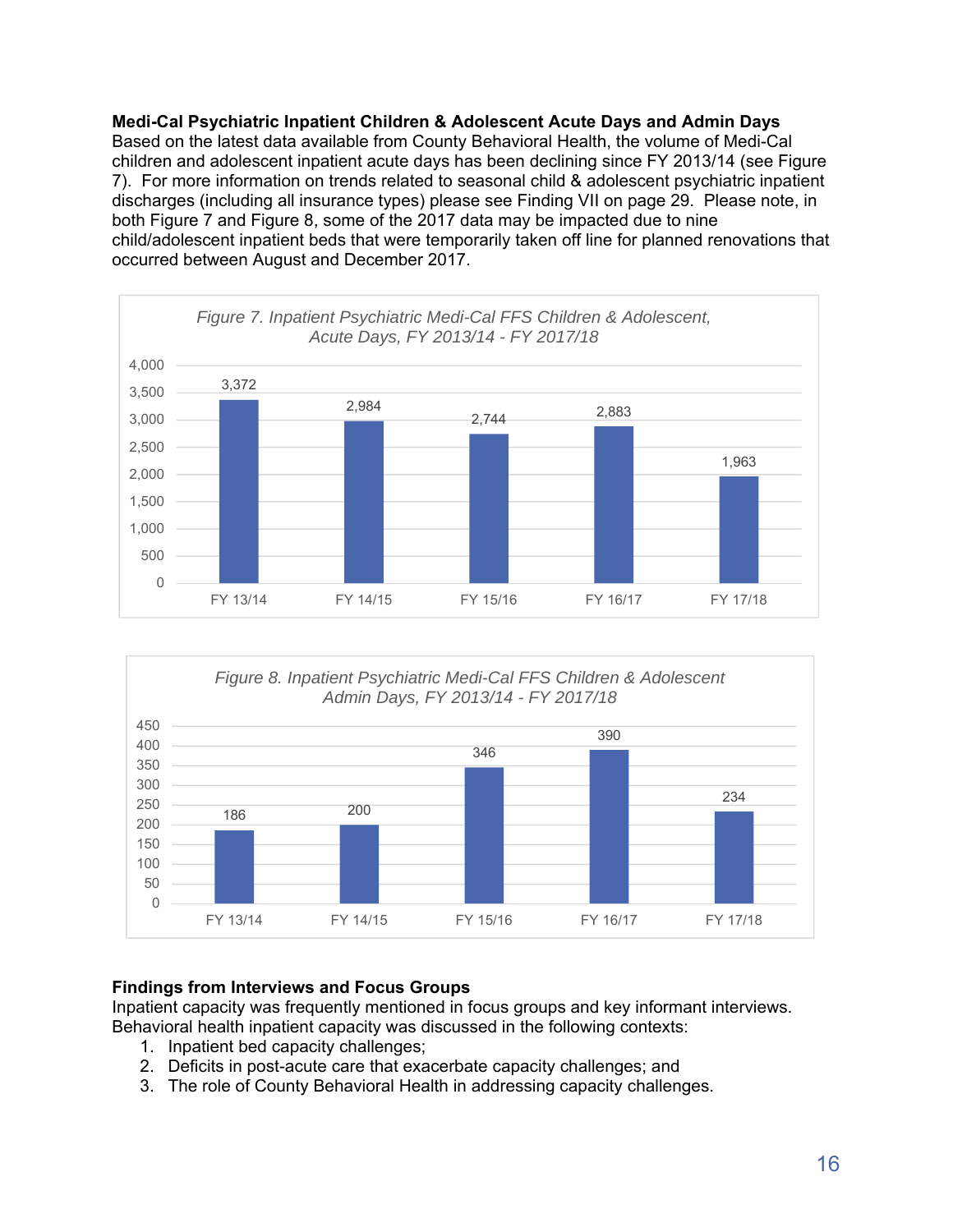## **Psychiatric Inpatient Capacity Challenges**

Psychiatric inpatient providers shared that they were frequently at near or full capacity and unable to accept new patients. At the time of our focus groups and interviews:

- Facilities offering child and adolescent behavioral health services reported being at full capacity and unable to accept new patients on average **50% of the time** depending on the time of the year.
- Adult behavioral health facilities reported being at full capacity and unable to take in new patients on **average 91% of the time**. Free-standing facilities reported being over capacity several times during the month.

Free-standing psychiatric facilities cited their Emergency Medical Treatment & Labor Act (EMTALA) status in further exacerbating their capacity issues. These facilities shared their internal protocols for shifting patients around floors, rooms, or beds, in order to accommodate more incoming patients who meet inpatient criteria.

### **Deficits in Post-Acute Care Exacerbate Capacity Challenges**

Many interviewees shared that inpatient beds were frequently full because of inability to discharge patients to a lower level of care in the community. Community resources, programs, and services are limited, and patients are often ineligible to enroll. Homeless shelters were frequently discussed in this context.

Overall, interviewees agreed that adding inpatient beds would help alleviate some of the daily capacity pressures they feel in their units. However, simply adding additional psychiatric inpatient beds would not address the **downstream impact** of patients who are waiting weeks and sometimes months to be placed in a locked unit or a long-term care facility. As these patients are waiting in acute care beds for extended periods of time, there is reduced capacity for the hospital or facility to accept additional inpatients.

### **Role of County Behavioral Health in Addressing Capacity**

Many interviewees had questions about the funding priorities of the County related to behavioral health services. Several asked specifically if County Behavioral Health Services had conducted an assessment of existing community services and programs and whether these programs and services had been evaluated for outcomes. Interviewees also often asked why more of the County psychiatric hospital beds were not in use.

**RECOMMENDATION:** Support raising Medi-Cal psychiatric inpatient provider payments. Facilities must receive adequate rates to ensure the long-term viability of providing psychiatric inpatient services for Medi-Cal patients.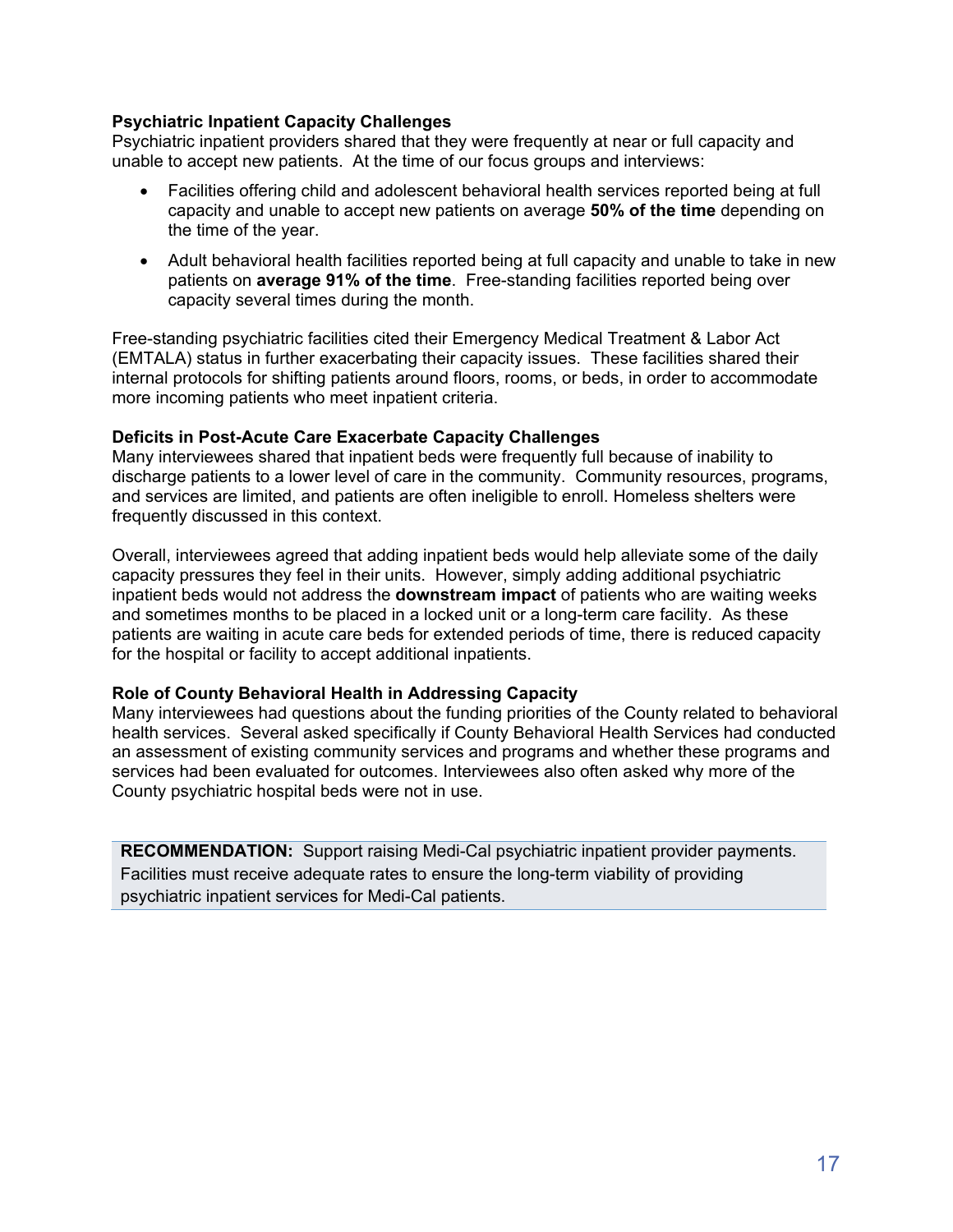# **III. Divided System of Care and Gaps for Medi-Cal Beneficiaries**

**FINDING:** *The divided system of care for Medi-Cal patients creates coverage gaps.* These gaps leave health providers unable to design clinically appropriate treatment plans based on the patient's current health status and projected trajectory.

Under California law since 2014, Medi-Cal beneficiaries receive behavioral health care through two separate systems. Patients considered to be experiencing Mild-to-Moderate mental illness are the responsibility of Medi-Cal Managed Care Plans (Medi-Cal MCPs). Adult patients considered to be experiencing Severe Mental Illness (SMI) or children experiencing Severe Emotional Disturbances (SED) are the responsibility of the County Mental Health Plans (County MHPs). The intent of moving mild-to-moderate benefits into Medi-Cal MCPs was to facilitate better integration of physical and mental health care and to expand available services to Medi-Cal beneficiaries.

Table 1 below demonstrates the confusing and frequently subjective division of behavioral health services. Additional information can be found in the Appendix.

## *Table 1.*

**Service Division Between Medi-Cal Managed Care Plans and County Mental Health Plans9**

| <b>Behavioral Health Services Provided by the</b><br><b>Medi-Cal Managed Care Plan</b>                                                                                                                                                                                                                                                                                                                               | <b>Specialty Mental Health Services</b><br><b>Provided by the County Mental Health</b><br><b>Plan</b>                                                                                                                                                                                                                                                                                                                                                                                                                                                                                                                                                           |
|----------------------------------------------------------------------------------------------------------------------------------------------------------------------------------------------------------------------------------------------------------------------------------------------------------------------------------------------------------------------------------------------------------------------|-----------------------------------------------------------------------------------------------------------------------------------------------------------------------------------------------------------------------------------------------------------------------------------------------------------------------------------------------------------------------------------------------------------------------------------------------------------------------------------------------------------------------------------------------------------------------------------------------------------------------------------------------------------------|
| Covers outpatient treatment for mental health<br>problems that are considered to be mild to<br><b>moderate.</b> Services include but are not limited to:<br>Outpatient counseling<br>Group therapy<br>Psychological testing when it's determined<br>to be appropriate<br>Visits with a psychiatrist for the purpose of<br>prescribing psychiatric medications<br>Interpreter services as needed - free of<br>charge. | Covers inpatient and outpatient treatment for<br>Medi-Cal Managed Care Plan members who<br>have a serious mental health condition<br>requiring specialized services to recover<br>including ongoing case management. Services<br>include but are not limited to the following:<br>Inpatient psychiatric hospital treatment<br>Intensive outpatient or day treatment<br>$\bullet$<br>services<br>Individual therapy<br>$\bullet$<br>Medication management with<br>$\bullet$<br>psychiatrist<br>Crisis intervention<br>Crisis stabilization<br>Long-term residential care<br><b>Clubhouses</b><br>$\bullet$<br>Interpreter services as needed - free of<br>charge |

Interviewees were asked if the classification of patients with mental illness into mild, moderate, and severe categories has been of benefit to ensure adequate services are available to these patients. The universal answer was an unequivocal "no." There were three key themes from the comments about the division in responsibility for Medi-Cal patients with behavioral health needs:

<sup>9</sup> HHSA Medi-Cal Member Behavioral Health Quick Guide (HSD BHWG Oct 2017)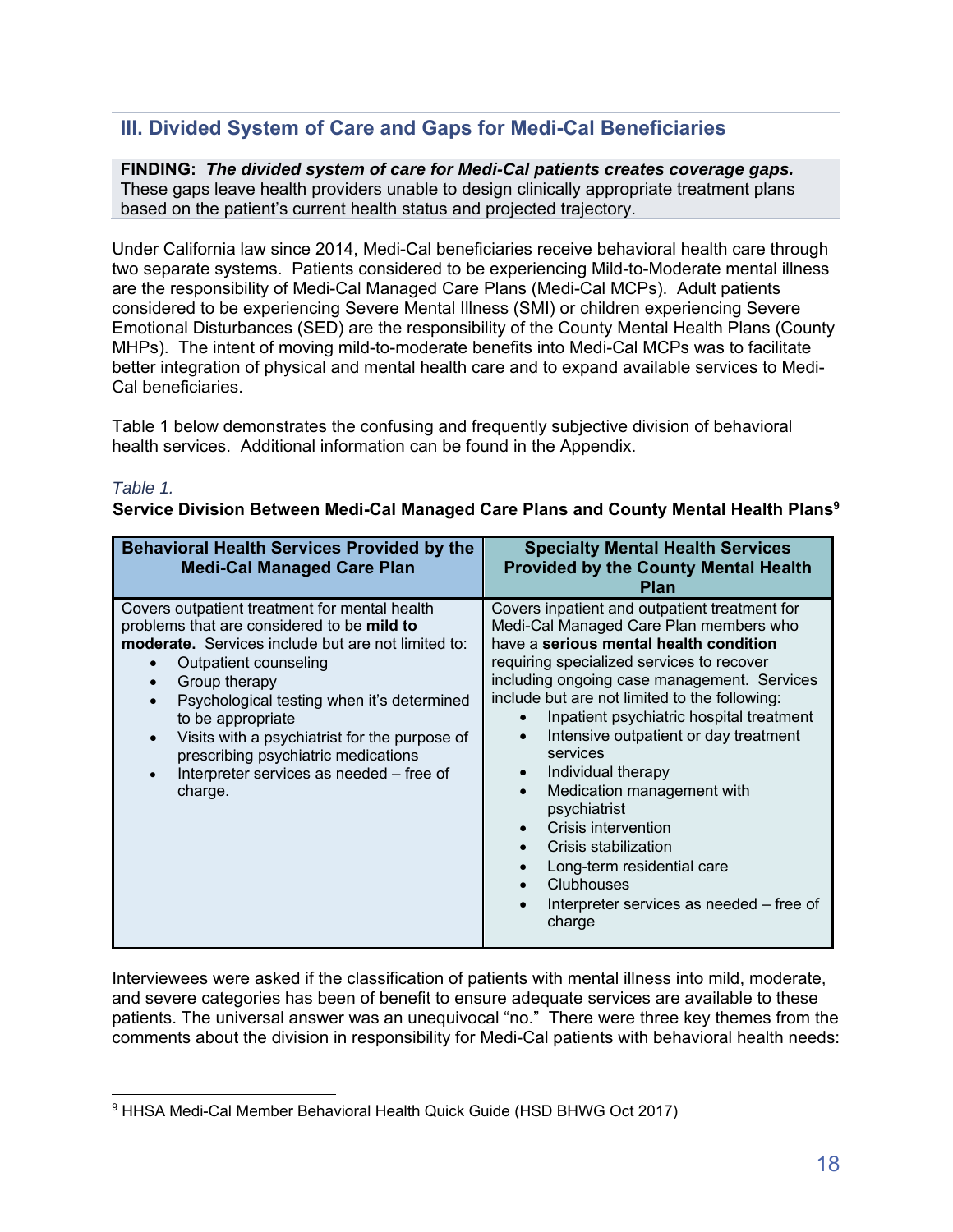- 1. **The classification of patients into two distinct categories is arbitrary and subjective.** San Diego County Behavioral Health Services has an algorithm that is meant to help health providers identify the appropriate system of care for the patient, but that guidance is also subject to interpretation.
- 2. **Labeling patients does not provide meaning or value to the clinicians who are treating them.** Patients tend to move back and forth between levels of illness. SMI, SED, and Mild-to-Moderate are not terms that define a pathway or a treatment type for a patient. They are only used for discharge planning because the systems require it to determine the payer source.
- 3. **Patients and their health providers often get stuck between systems of care.** County MHP and Medi-Cal MCPs Behavioral Health services do not always agree on what entity is responsible for the patient's needed treatment or what treatment is medically necessary (see sidebar).

The confusion about how to label patients leads to problems between the Medi-Cal Managed Care Plans and the County Behavioral Health Plan. Several interviewees expressed that the County MHP has an overly conservative view regarding the acuity of the patient's behavioral health conditions. Patient advocates also noted that the County seemed unnecessarily strict about interpreting the requirements of a gravely disabled designation. Unfortunately, there is no payer with absolute responsibility for patients who fall between the guidelines as interpreted. This is especially problematic for adult patients who are either right on the border of meeting the SMI requirements or who are managing their previously diagnosed SMI condition with some success – a group some interviewees called the "moderately severe."

*You may have been referred to a County Mental Health Plan provider who evaluates you and determines that you do not have a serious mental health condition. In a case like this, the County Mental Health Plan provider will recommend that you call your Medi-Cal Managed Care Plan to be referred to one of their providers*.

**Medi-Cal Member Behavioral Health Guide Healthy San Diego** 

This gap limits the ability of both inpatient and outpatient providers to meet the needs of their patients. In the case of inpatient hospitals, SMI patients who are unable to discharge to appropriate services remain in psychiatric inpatient beds for weeks or months and are often considered mild-to-moderate by the time they finally leave the hospital. It is the plans, not the health providers, who determine when the patient crosses that threshold between SMI and mildto-moderate. Even if the discharging hospital recommends that the patient receive continued daily treatment, County Behavioral Health Services may determine that the patient is no longer severe enough. In the case of Federally Qualified Health Centers (FQHCs), the clinicians know that their moderately severe patients need more support than they are able to provide under Medi-Cal payment limitations, but the patient is not able to qualify for County MHP programs.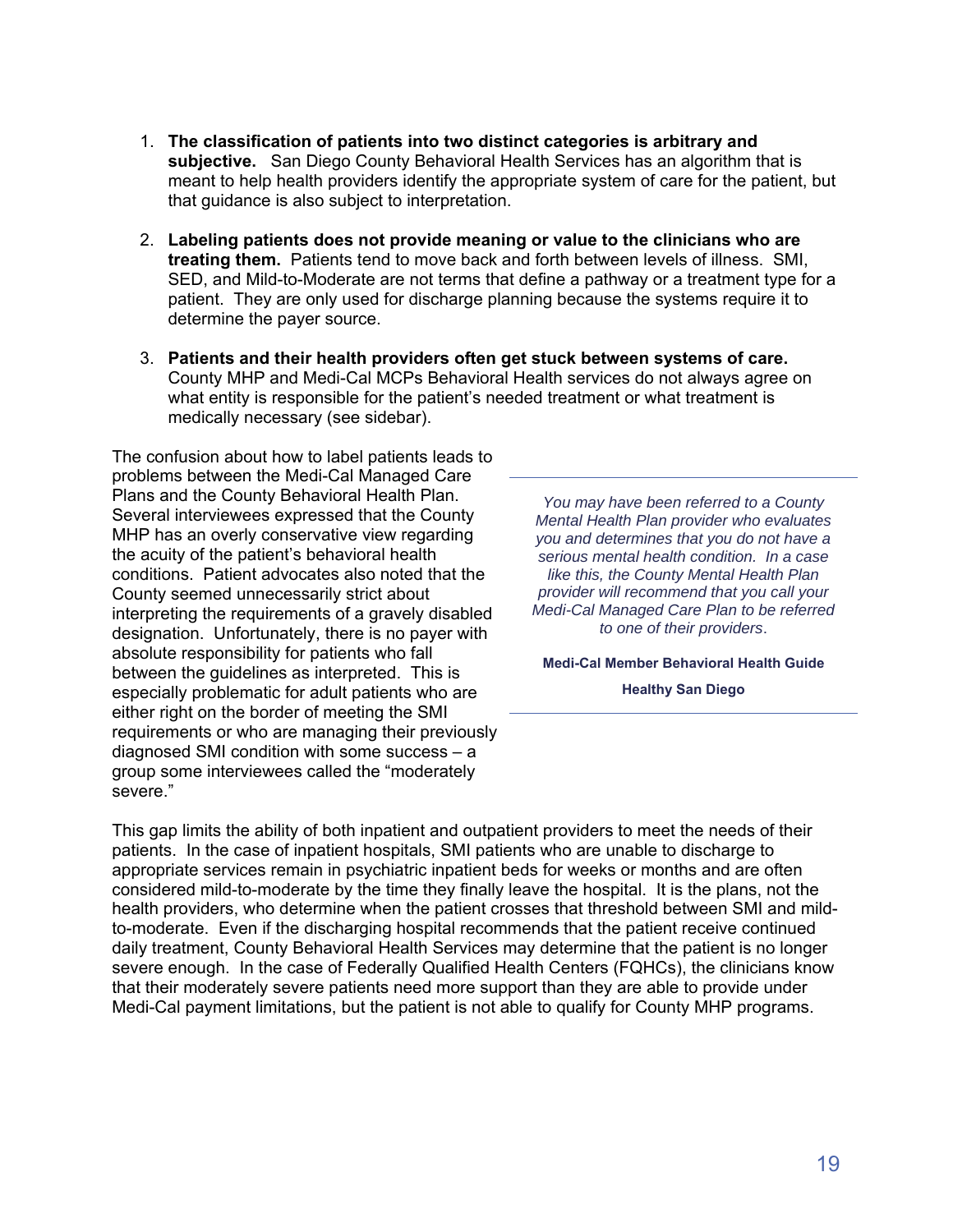*Figure 9. Medi-Cal Patients Struggle to Access Needed Behavioral Health Services* 



**RECOMMENDATION:** Identify best practices in other states or regions that eliminate or reduce gaps between systems of care for Medi-Cal beneficiaries with behavioral health needs.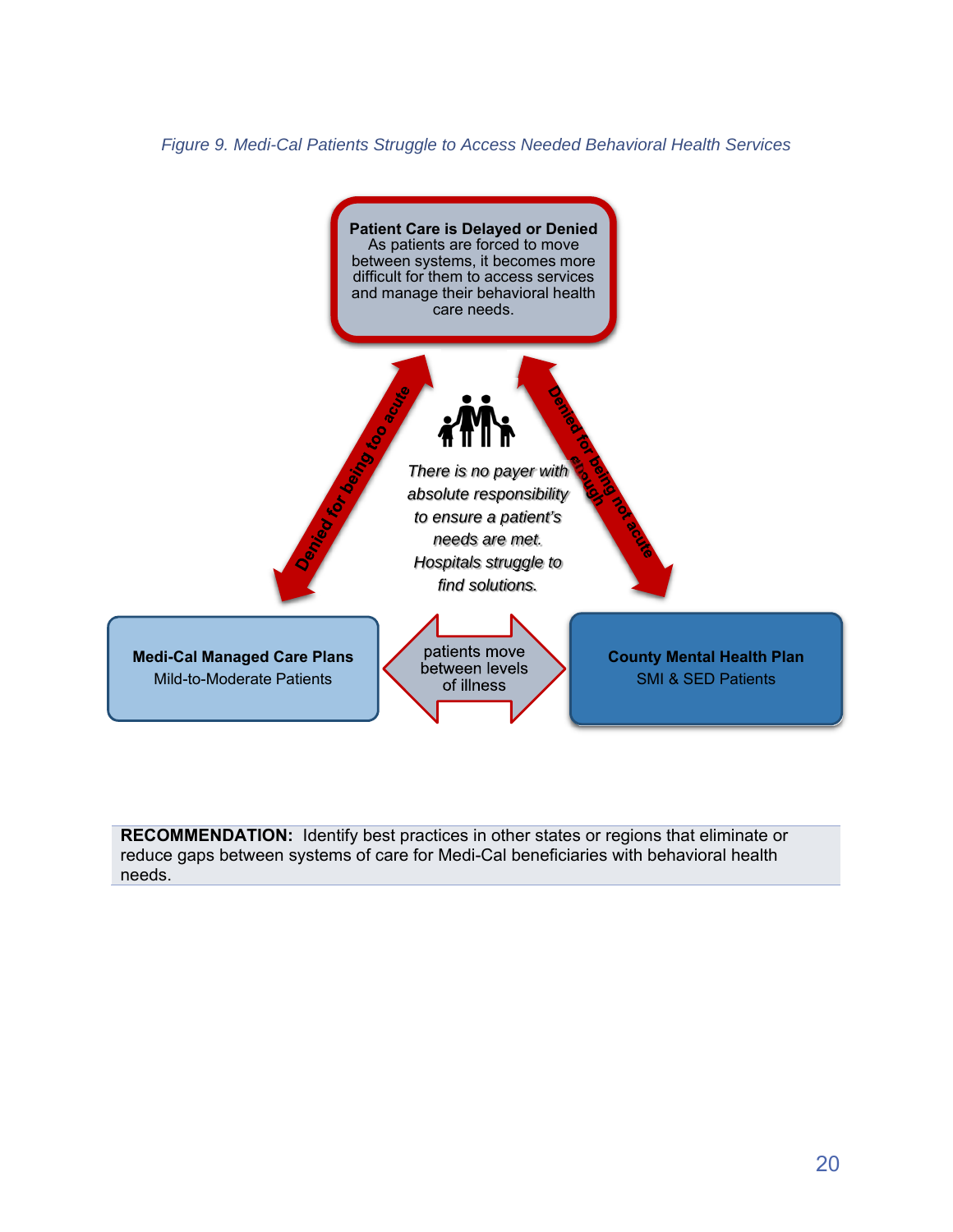# **IV. Inequities in Access and Barriers to Managing Behavioral Health Conditions**

**FINDING:** *Even when clinical services are available, patients face many challenges to successfully managing their behavioral health conditions on their own.* Social determinants of health, such as the availability of housing and transportation, inadequate income, and lack of family support, were identified as the most frequent barriers to creating a safe discharge plan.

Many interviewees commented on behavioral health patients' inability to navigate the bifurcated system of care and manage their health. In addition to the lack of behavioral health services in the community, interviewees universally cited circumstances such as insufficient housing, access to care, finances, and family support as barriers to discharge planning and successful treatment. Figure 10 below lists the most frequently cited social determinants of health identified by hospitals, health systems, Federally Qualified Health Centers, and an organization that advocates for people with mental illness.

#### *Figure 10. Social Determinants of Health Limit Patients' Ability to Manage Their Care*

#### **Housing**

- Lack of housing is a primary challenge for many patients.
- Finding shelter for SMI homeless patient is an immense challenge.
- Some people do not feel safe in shelters or do not want to go shelters.
- SSI income impacts housing options.

#### Access to Care

- Insurance coverage determines patient access to the appropriate level of care.
- Patients without financial resources have fewer options.
- Needed services do not exist in communities.

#### Family Support/Conservatorship

- Family support is key, especially for safe discharge.
- Conservatorship slows discharge process conservator is generally difficult to get in contact with, and often disagrees with discharge plans or other pertinent decisions.

### Medication

- Medication adherence is a challenge; patients need assistance to take their medications correctly.
- Costs present another barrier; patients are often unable to afford their medications.
- The preauthorization requirement for some medications from insurance companies complicates treatment. Physicians do not readily have information on which medications fall into either category, but any authorization or delay is significant for a recently discharged patient.
- The approval process for medications between the the insurance company and the doctor's prescription request can take up to 72 hours, during which time patients may return to the ED due to lack of critical medications.

#### Transportation

• Patients have serious cognitive and resource challenges getting to and from appointments and to a pharmacy to pick-up medication.

#### Income

• Patients may be unable to miss work to attend appointments or therapy.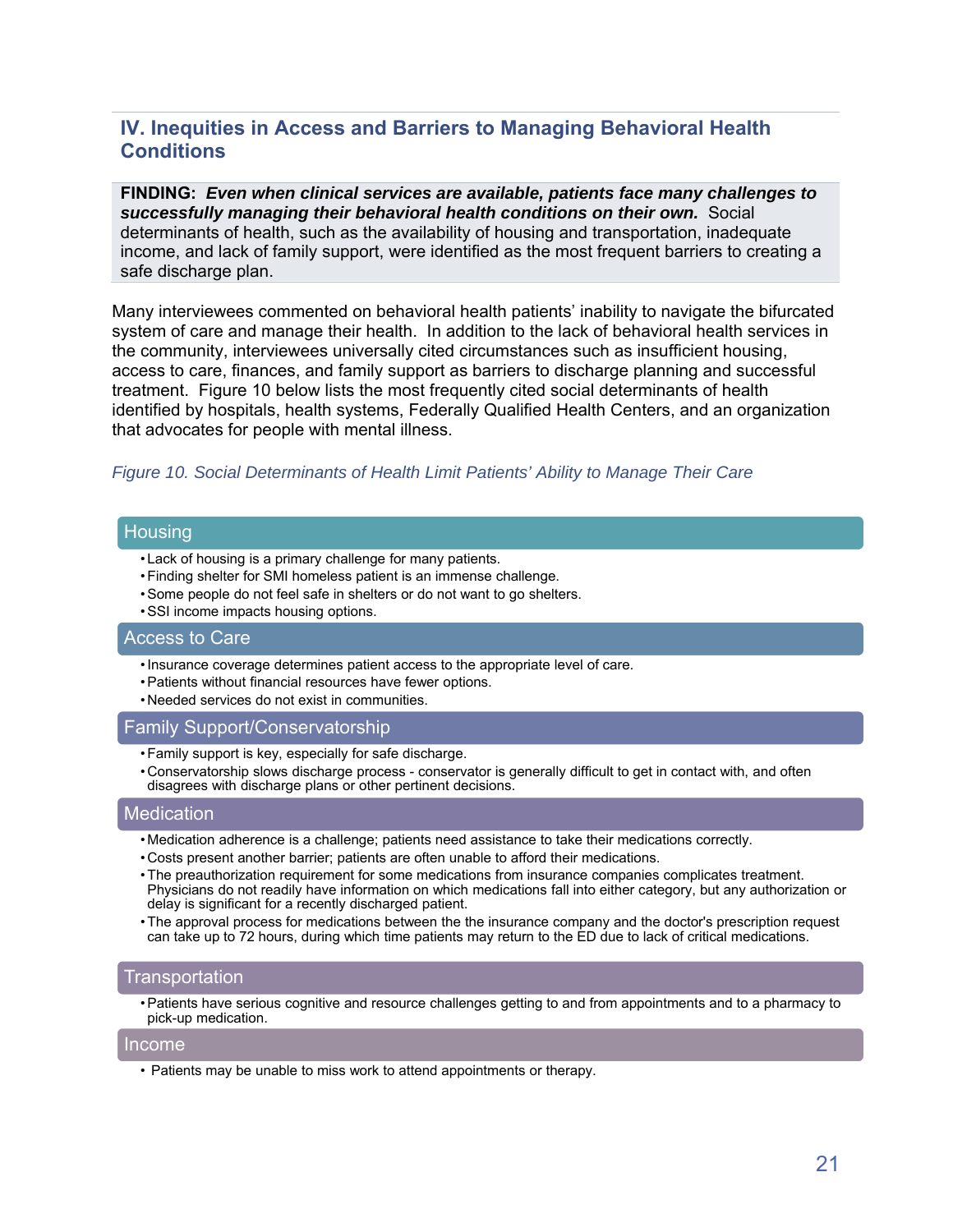**RECOMMENDATION:** Redesign case management services for Medi-Cal patients. Goals should include reducing the unfunded burden on health providers and making it faster and easier for patients to gain access to needed treatment and services. This will entail improving care coordination between community and hospital behavioral health care providers. Case management must include evidence-based screening for social determinants of health and a plan to address barriers created by those determinants.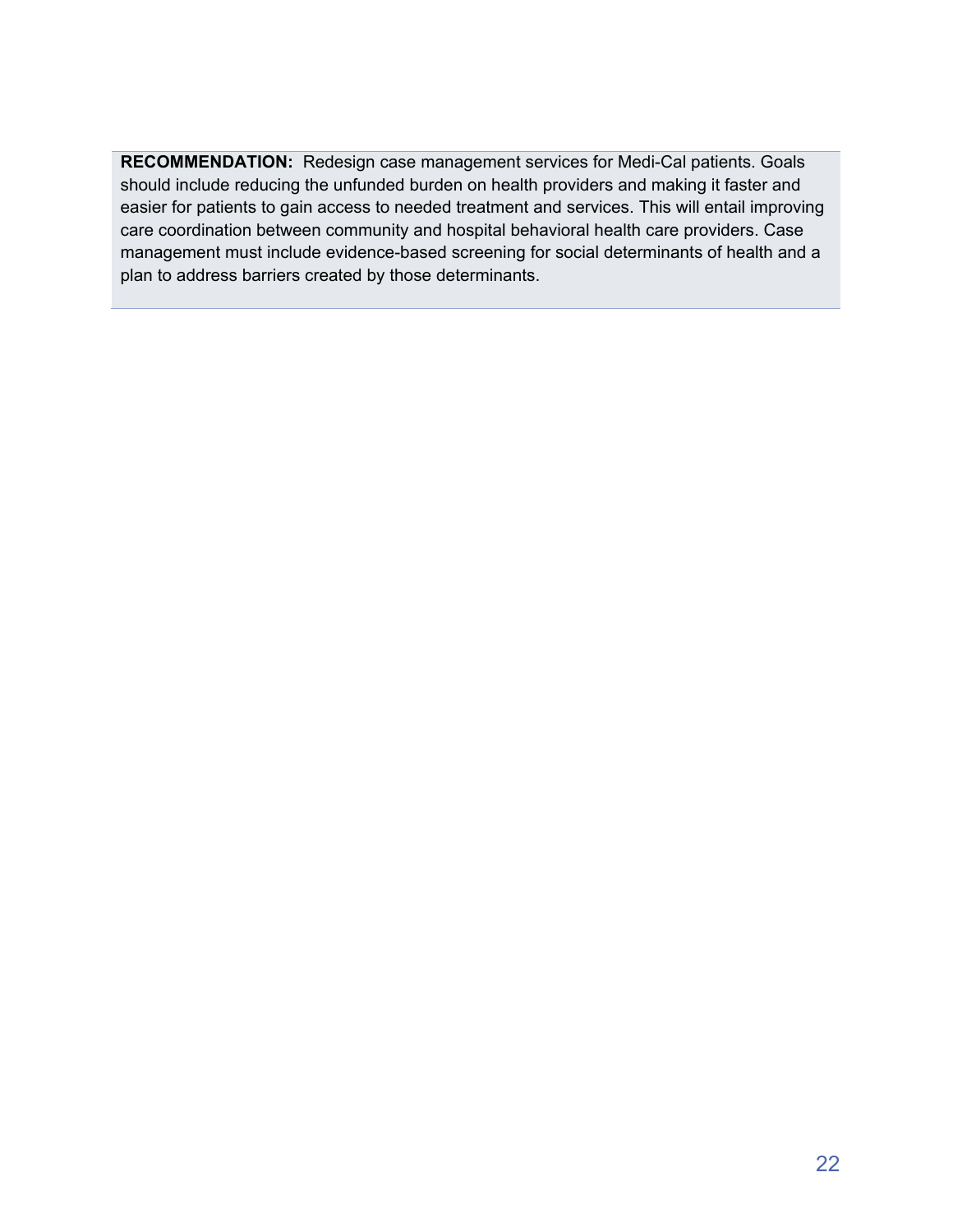# **V. Insufficient Case Management for Patients with Medi-Cal**

## **FINDING:**

- 1. *County Behavioral Health case management does not adequately support patients being treated for severe mental illness (SMI) or severe emotional disturbance (SED) in community-based settings.* The most serious SMI and SED patients are often referred to County Behavioral Health from Federally Qualified Health Centers (FQHCs). Significant barriers prevent these individuals from receiving the kind of emergent care they need: inpatient or crisis stabilization services. Delays in treatment for SMI and SED patients in crisis can result in further deterioration of their mental health and a preventable visit to an emergency department.
- 2. *County Behavioral Health case management does not accept new patients and connect them to necessary post-acute services in a timely manner.* The burden of finding appropriate, available, and County Behavioral Health Plan-approved placements and services, therefore, falls on hospital staff, and options are limited. While Medi-Cal inpatients wait for placements and services that have availability and are willing to accept them, they receive what has been deemed an inappropriate level of treatment in an acute care setting.

Further complicating this situation, once the patient has been approved for release, the psychiatric inpatient provider is subsequently reimbursed for this time at an "administrative day" rate. This reimbursement rate is lower, despite the fact that the hospital continues to provide the patient with the same care, creating a financial burden for the facility.

Throughout the interviews and focus groups, there was a consistent theme of frustration with the failure of County Behavioral Health to offer timely case management to patients who are ready for discharge. Patients with behavioral health conditions need significant support to navigate the system. They need assistance to figure out where to go and when, find transportation, follow up on instructions about care, and successfully adhere to their treatment plan. These services are very difficult to access.

**Access to County Behavioral Health Case Management for Non-Hospitalized Patients**  The most serious SMI and SED patients who have been assessed at FQHCs are often referred to County Behavioral Health. Although there are at least two ways to connect with County Behavioral Health services, interviewees explained that both present significant barriers to individuals needing emergent access to inpatient or crisis stabilization services.

- 1. **In-person option:** The in-person option requires the patient to physically go to one of the two County Mental Health clinics to enroll in case management. The problem with in-person access is that many, if not most, encounter a wait in the clinic that stretches for the entire day, often forcing an ill-equipped patient to leave without being seen. This is a barrier that many patients struggling with behavioral health challenges simply cannot overcome.
- 2. **Phone call option:** The phone call option requires the patient (or a family member) to reach County Mental Health by telephone and request case management. One problem with this option is phone requests are generally reviewed only once a week.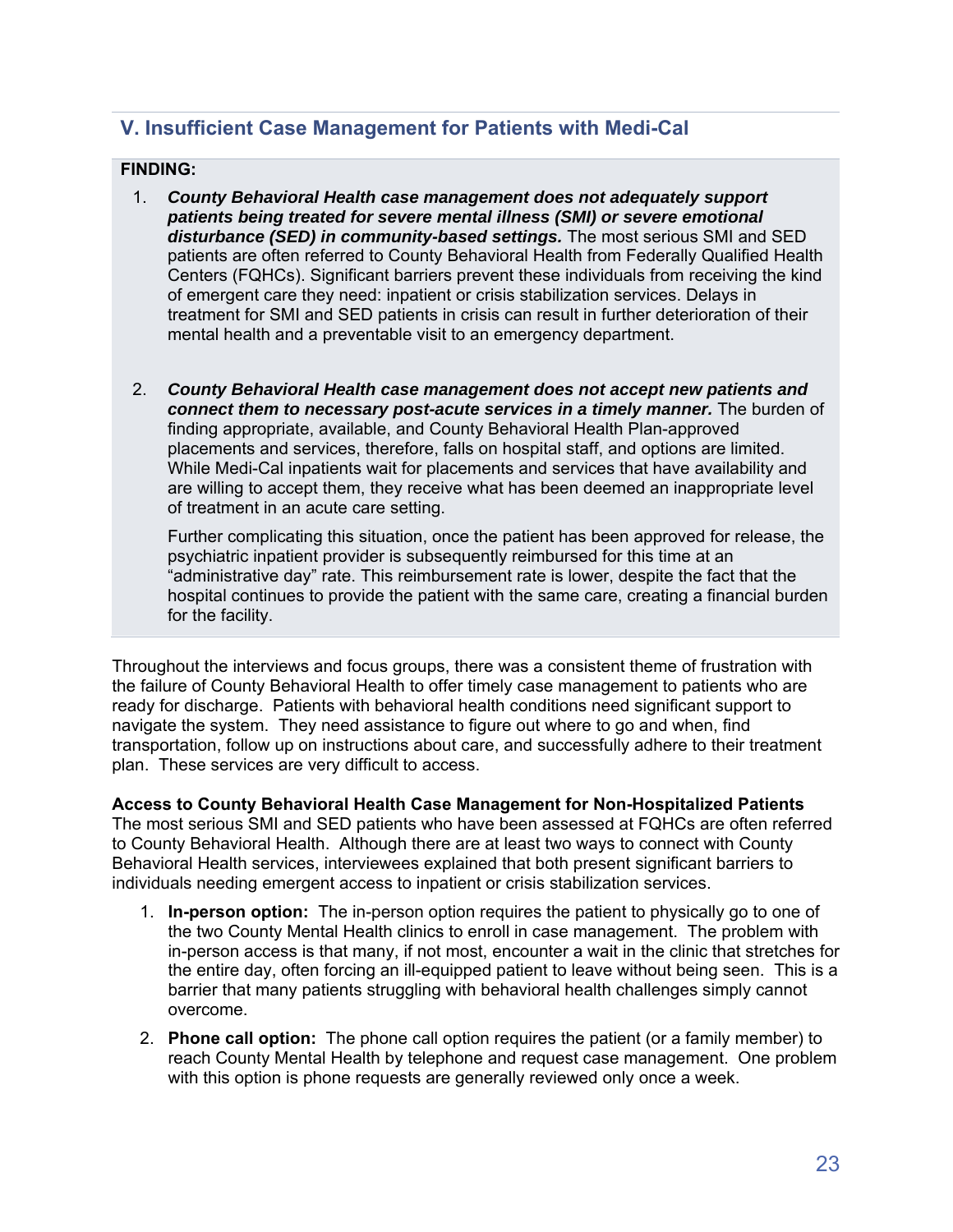In either case, delays in treatment for SMI and SED patients who may be in crisis could result in further deterioration of their mental health or a preventable visit to an emergency department.

**Role of County BH Case Management in Discharge Planning from Inpatient Settings**  Hospital discharge planning teams have the responsibility for identifying and securing appropriate post-acute care services for their patients, and they begin this planning on the first day of admission. These staff expressed that their efforts to implement discharge plans are seriously hindered by an unresponsive County Behavioral Health case management system. Interviewees made the following observations about working with County Behavioral Health case management:

- It can be difficult to get a patient accepted into County Behavioral Health case management services. County Behavioral Health case management will sometimes decline referrals because the patient is getting better and does not need case management services. Even when a patient is accepted, it was reported that County Behavioral Health case management provides minimal support.
- The quality of the County Behavioral Health case management workforce has deteriorated in recent years; it may be that the case managers are less qualified -- in the past, case managers had a Master's degree.
- There is a very high turnover of County Behavioral Health case managers, and patients complain their phone calls are never returned.

To make up for the deficiencies of County Behavioral Health case management support for these patients, interviewees stated that they hire additional staff (such as social workers or discharge planners) to fulfill the role of case manager. These staff coordinate patient discharge plans and make connections to resources. Case management functions in the County Behavioral Health system are not centralized. This has resulted in a fractured and inefficient approach to securing post-acute behavioral health services for Medi-Cal patients.

Many interviewees shared frustration with the amount of staff time required to secure post-acute care and services for their patients. Discharge planning staff must call numerous program or service locations to find and secure a place for their patient. If there is no availability that day, they are required to continue calling the program or service provider every day to ensure ongoing payment (usually at the lower Administrative Day Rate). Interviewees expressed frustration with the task of keeping up with program requirements. For most placements and programs to accept a patient, they not only have to have availability, they also have to ensure that the patient meets their own specific eligibility requirements. This means that the programs may decline to accept the patients even when they have room for them.

All this activity takes up a large proportion of staff time and adds stress to hospital staff who are treating and creating discharge plans for multiple patients. While discharge planning staff are struggling to find programs for their patients, other patients are waiting in the emergency department in dire need of inpatient level treatment. Discharge delays create a circular problem – there is a daily shortage of psychiatric inpatient beds, but the patients who are admitted stay much longer than necessary, further exacerbating the shortage.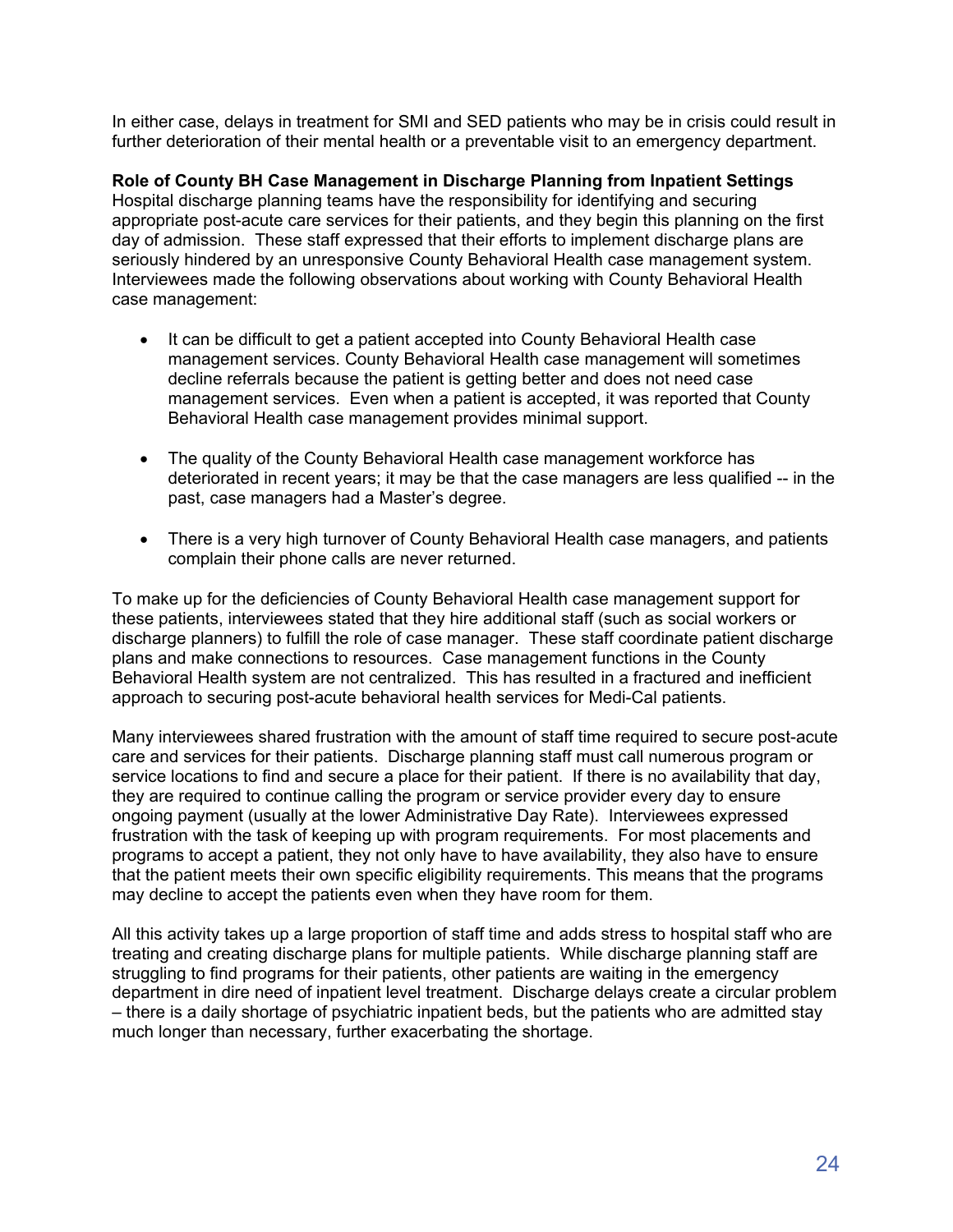



When hospital staff are unable to discharge the patient due to the lack of appropriate step-down options, the County Behavioral Health Plan may deny the daily rate or reduce the rate to an administrative day rate. Although many discharge challenges are a result of the dearth of services and placement availability, interviewees believe these difficulties could be more efficiently addressed with centralized case management support from County Behavioral Health.

## **Effective Case Management Requires Communication Between Health Providers, County Behavioral Health and the Medi-Cal Managed Care Plans**  The need for direct communication and data sharing between health systems, FQHCs, County **RECOMMENDATIONS:**

- 1. Redesign case management services for Medi-Cal patients. Goals should include reducing the unfunded burden on health providers and making it faster and easier for patients to gain access to needed treatment and services. This will entail improving care coordination between community behavioral health care providers and discharge behavioral health care providers and psychiatric inpatient providers. Case management must include evidence-based screening for social determinants of health and a plan to address barriers created by those determinants.
	- 2. Prioritize regional efforts to electronically exchange behavioral health information. Information should be integrated into electronic health records and allow health providers, Medi-Cal Managed Care Plans and the County Behavioral Health Plan to engage in real-time decisions about a patient's treatment plan and document requests for services.
	- 3. Focus on opportunities to more fully incorporate and integrate FQHCs in the behavioral health continuum. Support an FQHC role in case management, develop more warmhandoffs to FQHCs from inpatient settings, and address barriers to sharing behavioral health information between health providers.

# **VI. Workforce Shortages**

**FINDING:** *Workforce shortages create severe deficits across the behavioral health continuum of care, limiting access to critical services.* Recruiting and retaining qualified behavioral health providers is a growing challenge. The shortage of qualified behavioral health professionals narrows the range and availability of behavioral health services.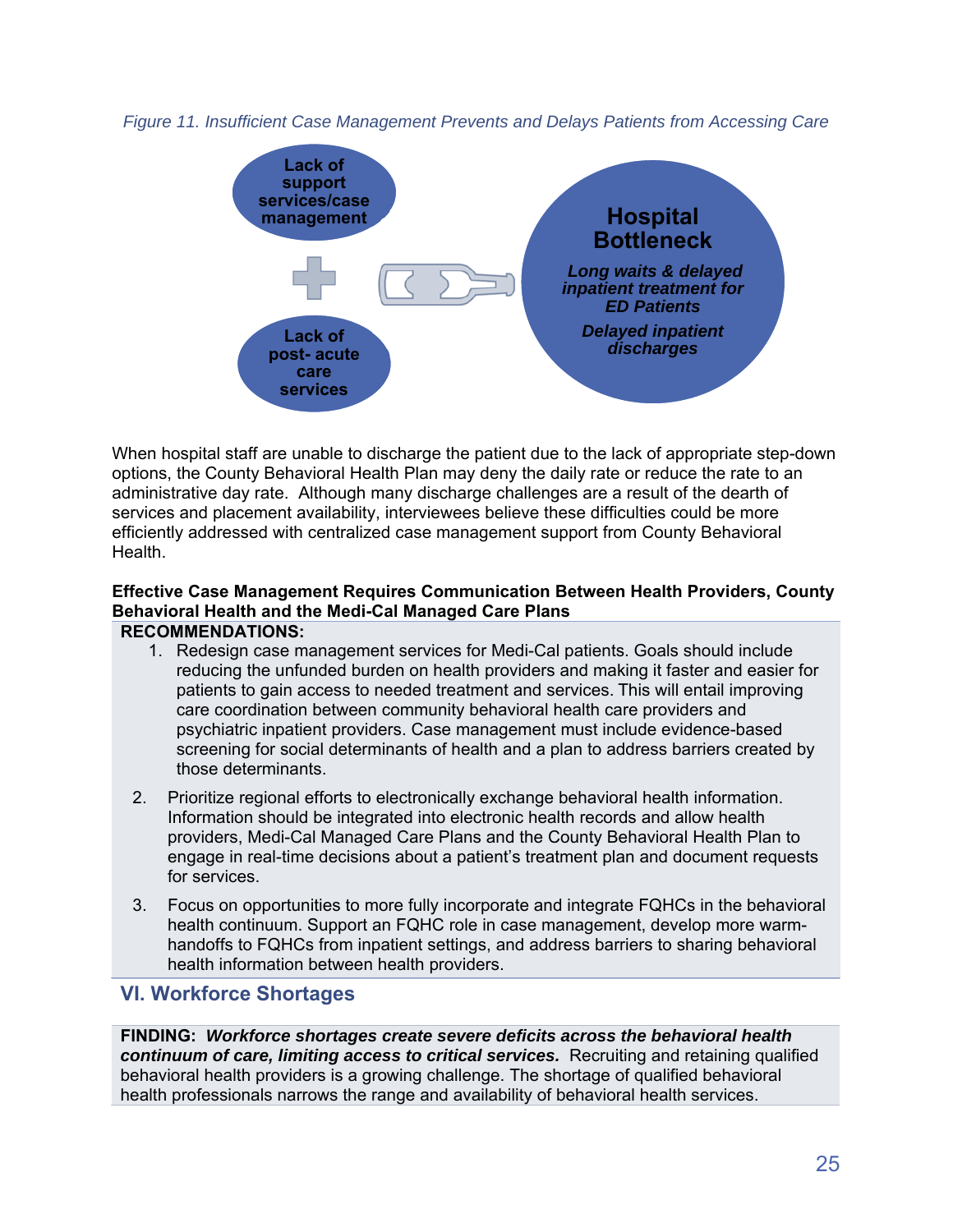Deficient reimbursement has resulted in a shortage of psychiatrists who accept Medi-Cal in San Diego County. The situation is particularly dire for children in need of psychiatric inpatient services, with the extremely small number of child and adolescent psychiatrists and psychologists who are willing to accept Medi-Cal and work in acute care settings continuing to decline.

Interviewees were asked about broad challenges they faced in providing appropriate care for their behavioral health patients. A universal concern about the inadequate behavioral health workforce emerged, particularly from the health systems providing inpatient care. Below are the key challenges as well as some of the strategies used to mitigate deficits in the behavioral health workforce:

**1) There is a local and statewide shortage of psychiatrists, with an even smaller number who are willing to accept Medi-Cal patients.** 

Many interview participants cited the inadequate number of adult and child psychiatrists working in the San Diego County region (as well as the State) as being one of the main challenges they faced in accessing care for severely mentally ill patients. Furthermore, this shortage is exacerbated by low or non-existent Medi-Cal reimbursement rates. Some facilities adopted a payment practice in which the facility paid the physician a fee for treating Medi-Cal patients, increasing the facility's financial loss for these high-cost and high-need patients.

**2) Most psychiatrists are not looking to work in the inpatient setting.** 

Interviewees stated that not only is there a shortage of psychiatrists in general, but among the limited pool of active psychiatrists, there is a strong preference for working in outpatient settings, in more affluent areas, and with self-pay patients. These preferences conflict with the needs of behavioral health patients who need inpatient treatment, primarily in low-income communities, in a setting that accepts Medi-Cal or unfunded patients.

**3) Health systems use locum tenens and temporary staff, providers, or services when they are unable to fill positions.** 

Hospital based interviewees shared that in order to ensure proper patient care, they substitute particular provider or staff roles with temporary staff, or draw upon psychiatric nurse practitioners or social workers. Some facilities had social workers filling the role of case manager or conservator in coordinating patient discharge plans and making connections to resources. Interviewees expressed that the additional social workers were necessary due to weak support from County Behavioral Health case management.

4) **Health systems need well-qualified behavioral health staff and clinicians with strong experience.** 

Many interviewees expressed that recruitment of qualified behavioral health care providers was particularly challenging. Nurses with behavioral health experience are difficult to find; in general, nurses do not receive sufficient training in behavioral health, and some may not have "real world" exposure to the field. Psychiatric Mental Health Nurse Practitioners were the most difficult to recruit, as cited by one of the interviewees.

Workforce was also a key theme in the focus groups with FQHCs. Many FQHCs struggle to recruit behavioral health clinicians. They have positions that have remained unfilled for years. The rural locations are using TeleMed/TelePsych services.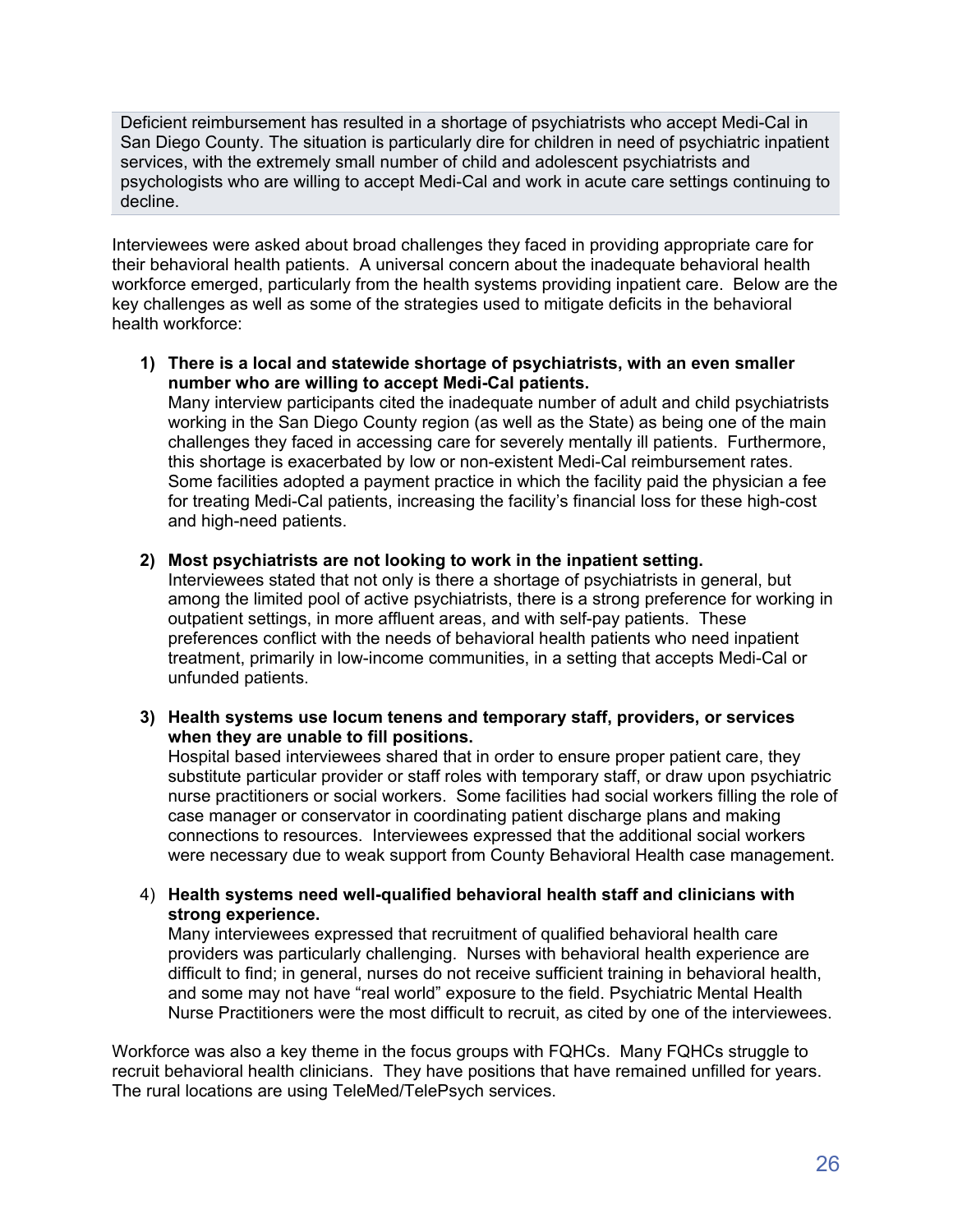One FQHC system stated that through constant recruitment efforts over the six months prior to the focus group, they had made significant progress in addressing their shortage of physicians. They have low turnover and a high retention rate for psychiatrists. The recruitment practices that lead to success included the following:

- Contact physicians who have just completed residency program.
- Use current providers to reach out to other colleagues when there is an opening, including referral bonuses for certain critical positions.

**Recommendation:** Conduct research to determine best practices for addressing the behavioral health workforce shortage. Research should consider changes to scope-ofpractice rules and best practices for recruiting and retaining qualified clinical staff across the behavioral health continuum.

## **Suggestions for Additional Research**

Facilitate interviews with residents, medical students, and other master level graduates to learn how to attract recent graduates into needed behavioral health positions.

Conduct research on effective models in other states or regions.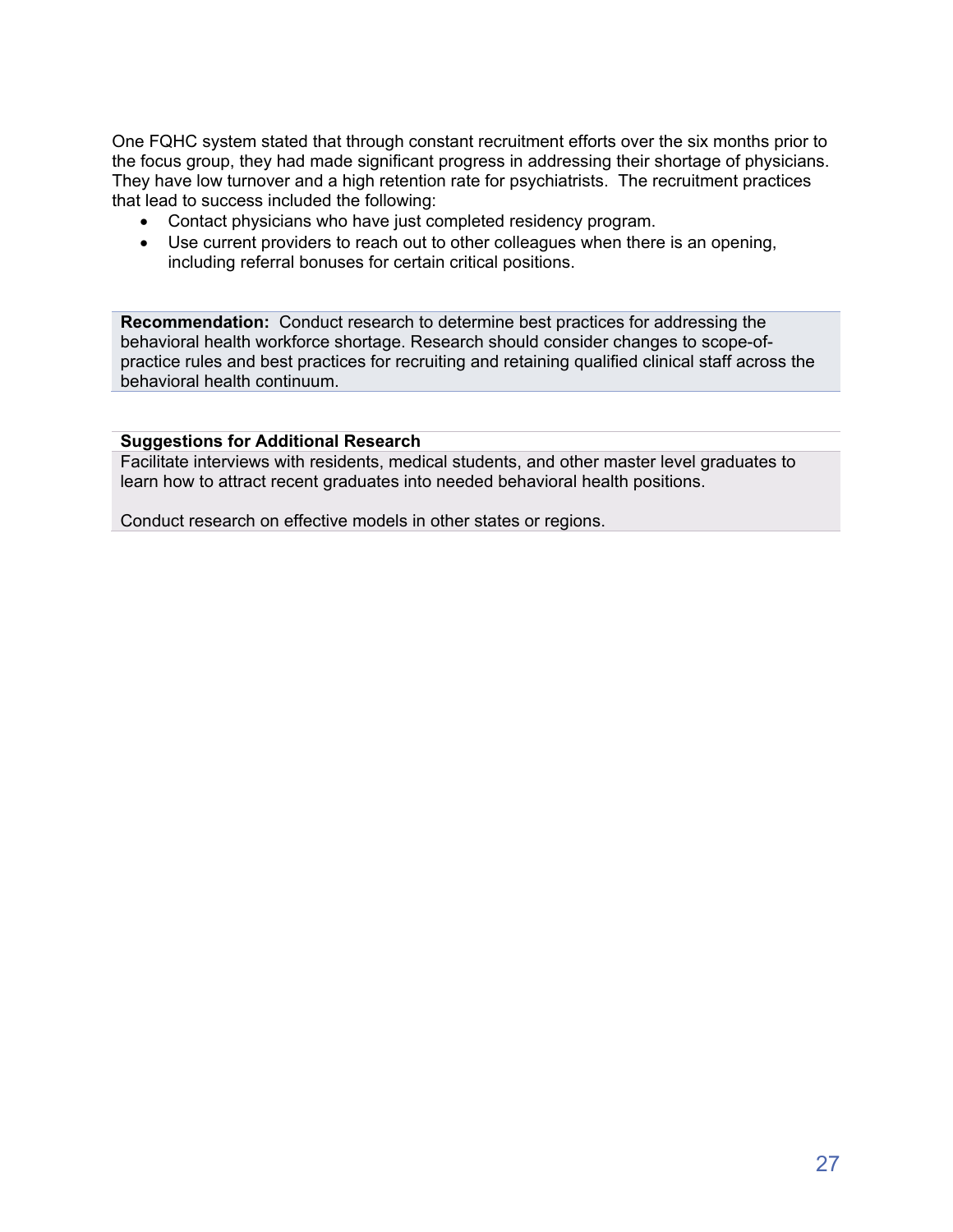# **VII. Seasonal Trends in Child and Adolescent Hospital Admissions**

**FINDING***: Preventative and family support services are needed in high-volume months.* There are seasonal trends in pediatric behavioral health emergency department visits and psychiatric inpatient admissions, demonstrating the need for increased services to families during these months.

During the key informant interviews and focus groups, several hospitals spoke to the seasonality of psychiatric inpatient admissions for children and adolescents, stating that April/May and August/September were two of the peak admission times. In order to better understand the seasonality of both Inpatient and Emergency Department (ED) discharges, data was examined from the Office of Statewide Planning and Development (OSHPD) (see appendix for more details) by pulling monthly discharges for mental disorders for ages 0-17 years of age for the years 2013 through 2016. The data was limited to all San Diego County facilities (data on individual hospitals that provide psychiatric inpatient treatment is included in the Appendix).

The total number of inpatient discharges for children and adolescents aged 0 to 17 years from San Diego County hospital facilities for a mental disorder decreased from 2013 to 2016 by 8 percent. The average inpatient discharges for 2013 and 2016 were not statistically different from each other (262.17 in 2013 and 240.42 in 2016). However, when examining seasonality from 2013 to 2016, the first statistical increase among children and adolescents during the school year comes in October (287.00), followed by increases again in April (263.50) and May (281.50). (Please see Figure 12 and Table 2 below for more information).

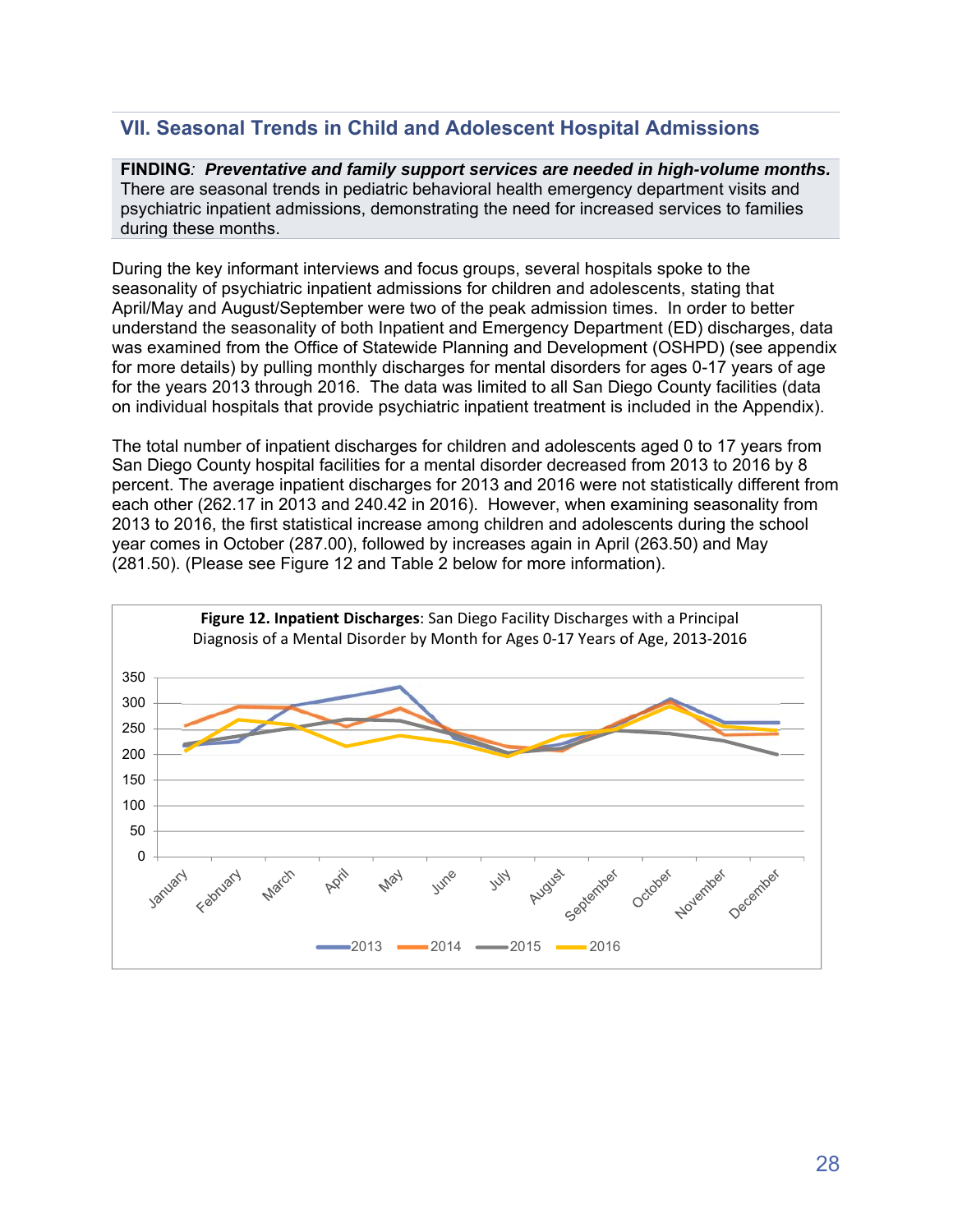*Table 2. Seasonality Trends for Inpatient Discharges: San Diego Facility Discharges with a Principal Diagnosis of a Mental Disorder by Month for Ages 0-17 Years of Age, 2013-2016* 

|                   | <b>Month</b> | 2013 |       |      | 2014 |      | 2015 |      | 2016  | % Change           |
|-------------------|--------------|------|-------|------|------|------|------|------|-------|--------------------|
| <b>Hospital</b>   |              | #    | %     | #    | %    | #    | %    | #    | %     | from 2013-<br>2016 |
|                   | January      | 219  | 7.0%  | 257  | 8.3% | 220  | 7.8% | 206  | 7.1%  | $-5.9%$            |
|                   | February     | 228  | 7.2%  | 294  | 9.4% | 236  | 8.4% | 268  | 9.3%  | 17.5%              |
|                   | March        | 296  | 9.4%  | 292  | 9.4% | 252  | 9.0% | 258  | 8.9%  | $-12.8%$           |
|                   | April        | 313  | 9.9%  | 256  | 8.2% | 269  | 9.6% | 216  | 7.5%  | $-31.0%$           |
|                   | May          | 332  | 10.6% | 291  | 9.4% | 266  | 9.5% | 237  | 8.2%  | $-28.6%$           |
| All San           | June         | 234  | 7.4%  | 246  | 7.9% | 239  | 8.5% | 223  | 7.7%  | $-4.7\%$           |
| <b>Diego</b>      | July         | 205  | 6.5%  | 217  | 7.0% | 203  | 7.2% | 196  | 6.8%  | $-4.4%$            |
| <b>Facilities</b> | August       | 223  | 7.1%  | 210  | 6.7% | 212  | 7.5% | 236  | 8.2%  | 5.8%               |
|                   | September    | 259  | 8.2%  | 263  | 8.5% | 247  | 8.8% | 249  | 8.6%  | -3.9%              |
|                   | October      | 309  | 9.8%  | 304  | 9.8% | 241  | 8.6% | 294  | 10.2% | $-4.9%$            |
|                   | November     | 264  | 8.4%  | 240  | 7.7% | 227  | 8.1% | 255  | 8.8%  | $-3.4%$            |
|                   | December     | 264  | 8.4%  | 242  | 7.8% | 200  | 7.1% | 247  | 8.6%  | $-6.4%$            |
|                   | <b>TOTAL</b> | 3146 | 100%  | 3112 | 100% | 2812 | 100% | 2885 | 100%  | $-8.3%$            |

In contrast, the total number of ED discharges for children and adolescents aged 0 to 17 years from San Diego County hospital facilities for a mental disorder increased from 2013 to 2016 by 16% percent. The average inpatient discharges for 2013 and 2016 were statistically different from each other (212.75 in 2013 and 245.75 in 2016). When examining seasonality from 2013 to 2016, the first statistical increase among children and adolescents during the school year comes in September (271.50) and October (293.25), followed by increases again in March (254.75), April (270.00), and May (292.25). (Please see Figure 13 and Table 3 below for more information).

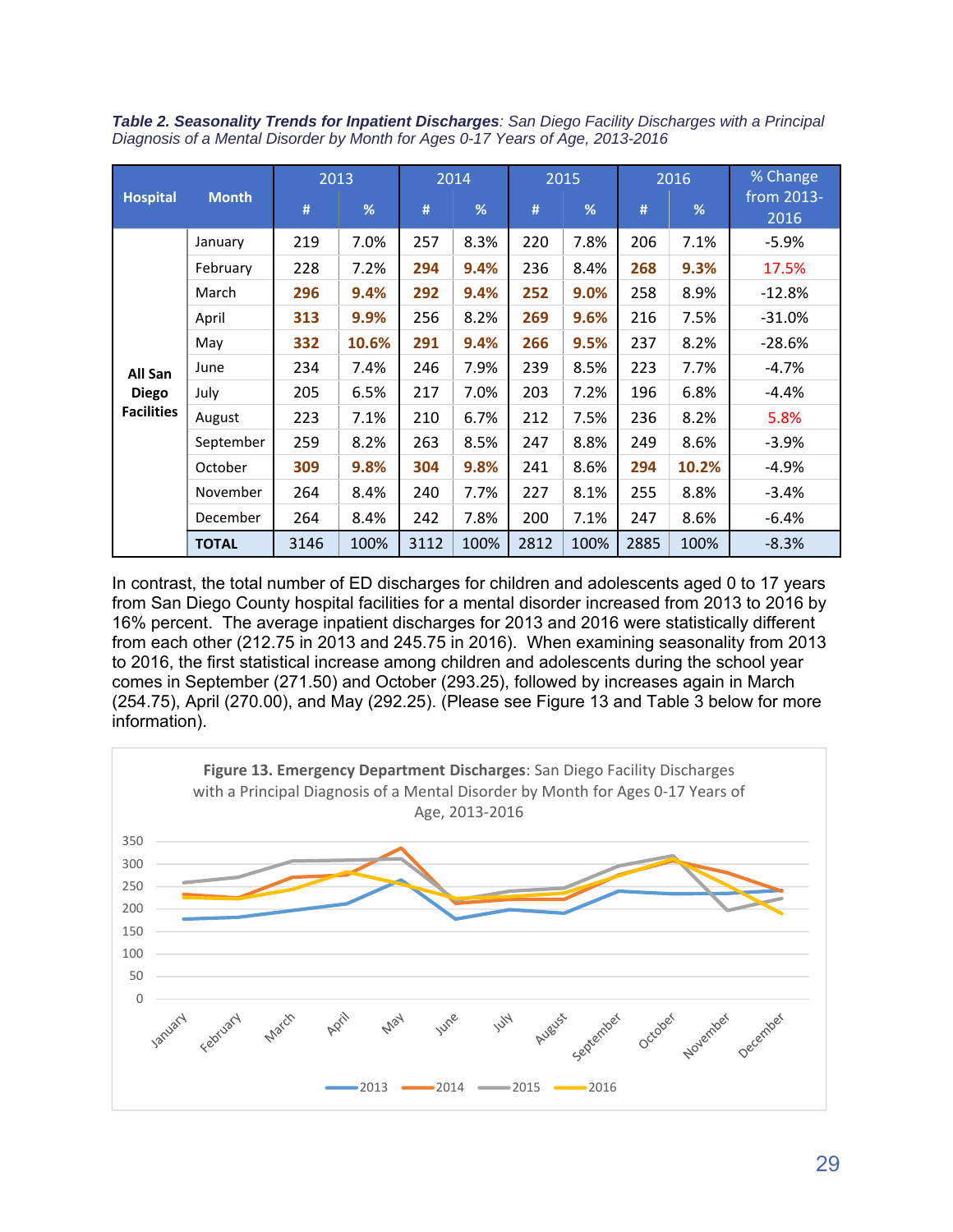*Table 3. Seasonality Trends in Emergency Department Discharges: All San Diego Facility Discharges with a Principal Diagnosis of a Mental Disorder by Month for Ages 0-17 years of Age, 2013- 2016* 

|                                           | <b>Month</b> | 2013  |       | 2014  |       | 2015  |       | 2016  |       | % Change           |
|-------------------------------------------|--------------|-------|-------|-------|-------|-------|-------|-------|-------|--------------------|
| <b>Hospital</b>                           |              | #     | %     | #     | %     | #     | %     | #     | %     | from 2013-<br>2016 |
|                                           | January      | 178   | 7.0%  | 233   | 7.5%  | 259   | 8.1%  | 226   | 7.7%  | 27.0%              |
|                                           | February     | 182   | 7.1%  | 225   | 7.3%  | 271   | 8.5%  | 223   | 7.6%  | 22.5%              |
|                                           | March        | 197   | 7.7%  | 271   | 8.7%  | 307   | 9.6%  | 244   | 8.3%  | 23.9%              |
|                                           | April        | 212   | 8.3%  | 276   | 8.9%  | 309   | 9.7%  | 283   | 9.6%  | 33.5%              |
|                                           | May          | 265   | 10.4% | 336   | 10.8% | 312   | 9.7%  | 256   | 8.7%  | $-3.4%$            |
|                                           | June         | 178   | 7.0%  | 213   | 6.9%  | 220   | 6.9%  | 224   | 7.6%  | 25.8%              |
| <b>All San Diego</b><br><b>Facilities</b> | July         | 199   | 7.8%  | 222   | 7.2%  | 240   | 7.5%  | 228   | 7.7%  | 14.6%              |
|                                           | August       | 191   | 7.5%  | 222   | 7.2%  | 247   | 7.7%  | 236   | 8.0%  | 23.6%              |
|                                           | September    | 240   | 9.4%  | 276   | 8.9%  | 296   | 9.2%  | 274   | 9.3%  | 14.2%              |
|                                           | October      | 234   | 9.2%  | 308   | 9.9%  | 319   | 10.0% | 312   | 10.6% | 33.3%              |
|                                           | November     | 235   | 9.2%  | 281   | 9.1%  | 197   | 6.2%  | 253   | 8.6%  | 7.7%               |
|                                           | December     | 242   | 9.5%  | 240   | 7.7%  | 224   | 7.0%  | 190   | 6.4%  | $-21.5%$           |
|                                           | <b>TOTAL</b> | 2,553 | 100%  | 3,103 | 100%  | 3,201 | 100%  | 2,949 | 100%  | 15.5%              |

**RECOMMENDATION:** Share findings with existing pediatric behavioral health workgroups and solicit recommendations on how to address increased need during high-volume months. Explore additional contracting or funds as possible solutions.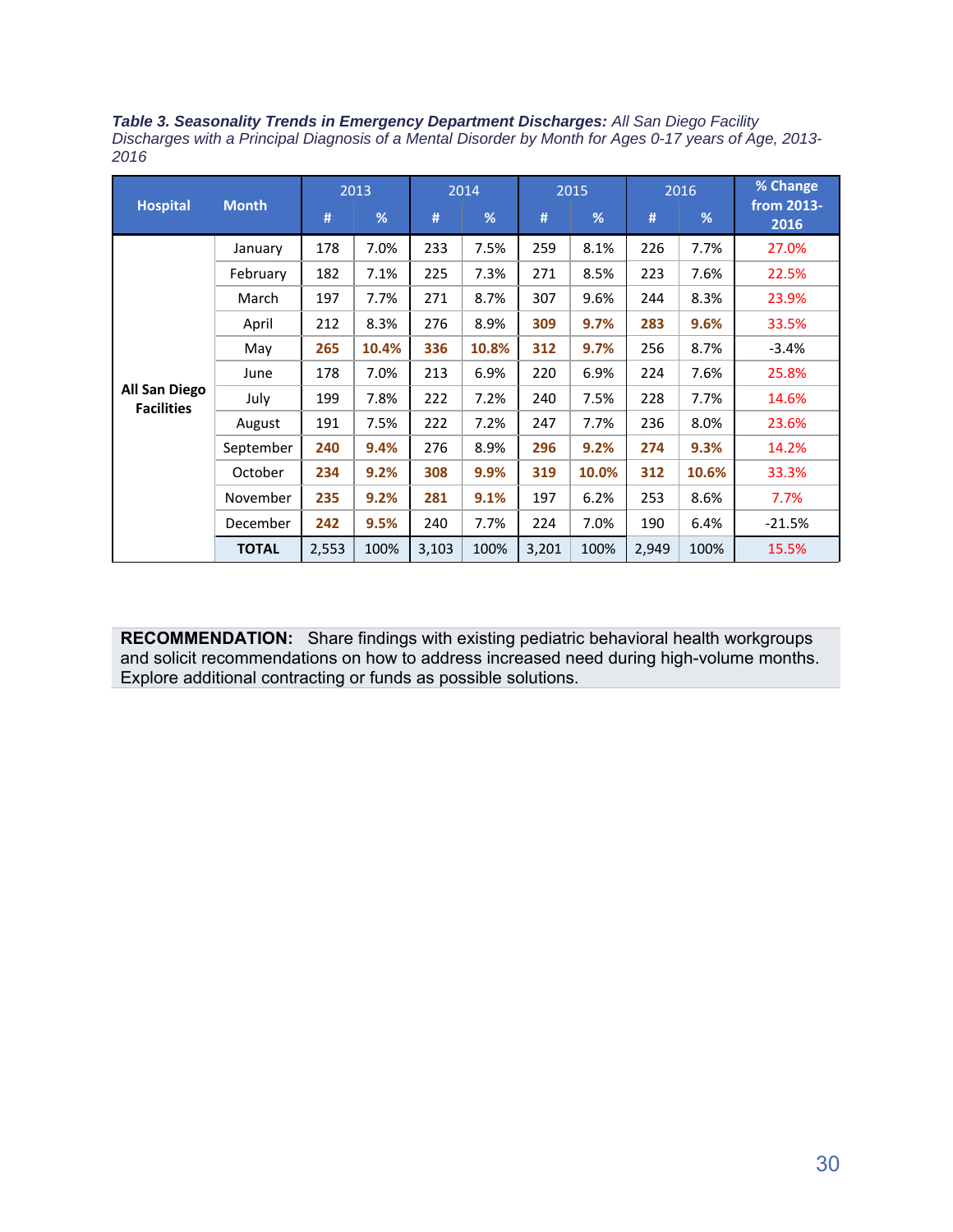# Growing Challenges to the Behavioral Health Continuum of Care

Many additional challenges were cited in the focus groups and interviews. These key issues warrant further research.

- Co-occurring mental illness and substance use disorders are incredibly difficult to treat.
- There is a serious and growing need for family support and respite care.
- There are problems with independent living facilities that are not well regulated are often dangerous places for vulnerable patients.
- Several interviewees mentioned the role of health plans for dual-eligible patients who are enrolled in the Coordinated Care Initiative. Additional interviews could provide more information on how that program is helping or hindering patient care.
- Appropriate care for children on the Autism spectrum with behavioral health problems is nearly impossible to find.
- Based on preliminary OSHPD analysis for the 2019 CHNA, there are some very concerning trends for children and adolescents:
	- o The rate of hospitalization for self-inflicted injury among children 0-14 years old increased by 86% in San Diego from 2012-2016.
	- $\circ$  Rates of discharge from in-patient treatment related to anxiety among children (0-14) have increased by 60% from 2012-2016.
	- o Rates of discharge from emergency departments for self-inflicted injury have increased by 19.6% for young adults 15-24 years old from 2012-2016.
	- o From 2012-2016, hospitalization rates for acute substance abuse increased most (201%) among 15-24 year olds.